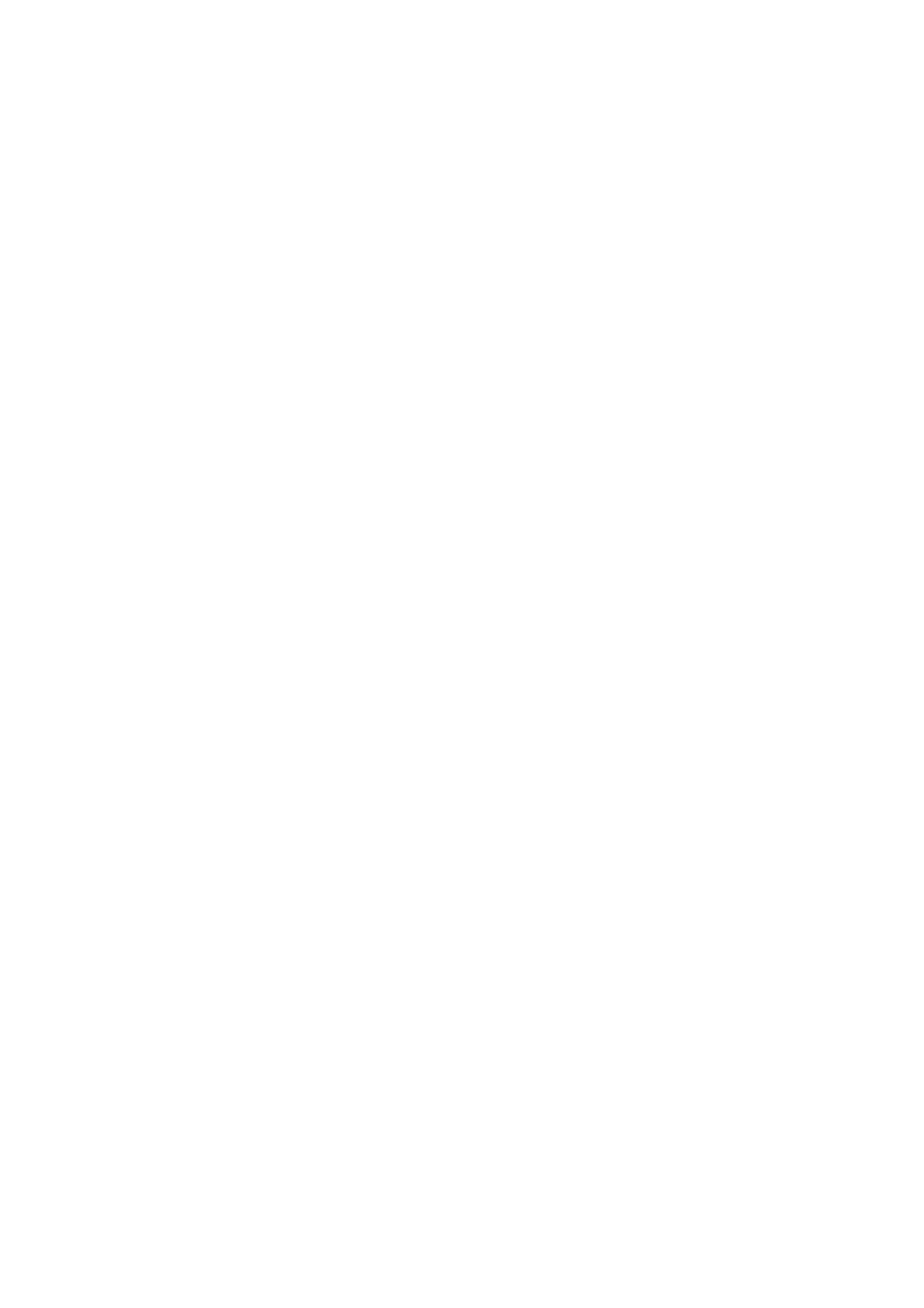# **IRRIGATION EXAMPLE INITIATIVE**



India, with a geographical area of 3.3 million square kilometres (Km²), experiences extremes of climate.

The model of the strained bendfits from the strained bendfit of the strained Hotel Kindall varies from 100 mm in Western density and to expand a considered weters for oriental in opportunity costs of the strained bendfits Which is equivalent to<br>
100 mm in Western<br>
100 mm in Western<br>
100 mm in Western<br>
100 mm in Western<br>
100 mm in Western<br>
100 mm in Western<br>
100 mm in Western<br>
100 mm in Western<br>
100 mm in Western<br>
100 mm in Western<br>
100 mm i Annual average rainfall in the country is of the order of 1170 mm, which is equivalent to nearly 4000 cubic Km of water. However, the rainfall varies from 100 mm in Western Rajasthan to over 8000 mm at Cherrapunji in Meghalaya, considered wettest spot on earth. So irrigation is essential for the growth of agriculture which in turn can lead to socio-economic development.

## *Direct positive impacts of irrigation include:*

- **1.** Increased agricultural production:
	- Increased crop productivity
		- Expansion in crop areas
	- Increase in cropping intensity
	- Increase in crop diversification
- **2.** Increased commercial fish production (inland fisheries).
- **3.** Increased benefits of water use in industrial, commercial and residential sectors—from raw water provided through irrigation infrastructure or from groundwater.
- **4.** Increased environmental benefits of water for in-stream flows, disposal of waste, wildlife, flora and fauna; increased farm forestry and vegetation in irrigated areas.
- **5.** Increased health benefits—improved sanitation due to better access to water.
- **6.** Increased benefits from flood control.
- **7.** Increased benefits from water use for rural domestic and livestock purposes.
- **8.** Increased groundwater recharge; reduction in opportunity costs of water uses.
- **9.** Increased recreation from water bodies, sight seeing, fishing.
- **10.** Increased employment in agriculture due to increased cropping intensity, increased crop area and output from irrigation.
- Fractrice (Fig. 16)<br>
m in Western and Theorem and Theorem (Cherraptor) in the stead groundwater recharge; reduction<br>
who agriculture in apportunity costs of vater uses.<br>
who agriculture due to increased recreation from wa **11.** Increased employment outside agriculture from increased crop output in related industries such as input industry (backward linkages) and output processing industries (forward linkages).
	- **12.** Positive impact on poverty reduction through increased productivity and increased employment opportunities.
	- **13.** Increased food security at national, regional and local levels.
	- **14.** Lower food prices for consumers, due to productivity gains and increased overall food supplies.
	- **15.** Improved nutrition, improved calorie intake and improved health.

## **IRRIGATION TECHNIQUES AND THEIR DEVELOPMENT IN INDIA**

**EXECUTE THE EXECUTE CHAIG**<br>
Various types of irrigation techn<br>
ibuted within the field. In gener<br>
supply the entire field uniformly<br>
nat each plant has the amount<br>
s, neither too much nor too little<br>
lasically there are t **IRRIGATION TECHNIQU**<br>
arious types of irrigation technic<br>
w the water obtained from the<br>
buted within the field. In genera<br>
supply the entire field uniformly v<br>
at each plant has the amount of<br>
s, neither too much nor too Various types of irrigation techniques differ in how the water obtained from the source is distributed within the field. In general, the goal is to supply the entire field uniformly with water, so that each plant has the amount of water it needs, neither too much nor too little.

Basically there are two types of irrigation- "surface and localised". In surface irrigation systems water moves over and across the land by simple gravity flow in order to wet it and to penetrate into the soil. Surface irrigation can be subdivided into furrow, border strip or basin irrigation. It is often called flood irrigation when the irrigation results in flooding or near flooding of the cultivated land.

Localized irrigation is a system where water is distributed under low pressure through a piped network, in a pre-determined pattern, and applied as a small discharge to each plant or adjacent to it. Drip irrigation, spray or microsprinkler irrigation and bubbler irrigation belong to this category of irrigation methods. In drip irrigation, water is delivered at or near the zone of plants, drop by drop. This method can be the most water-efficient method of irrigation, if managed properly, since evaporation and runoff are minimized. In sprinkler or overhead irrigation, water is piped to one or more central locations within the field and distributed by overhead high-pressure sprinklers or guns.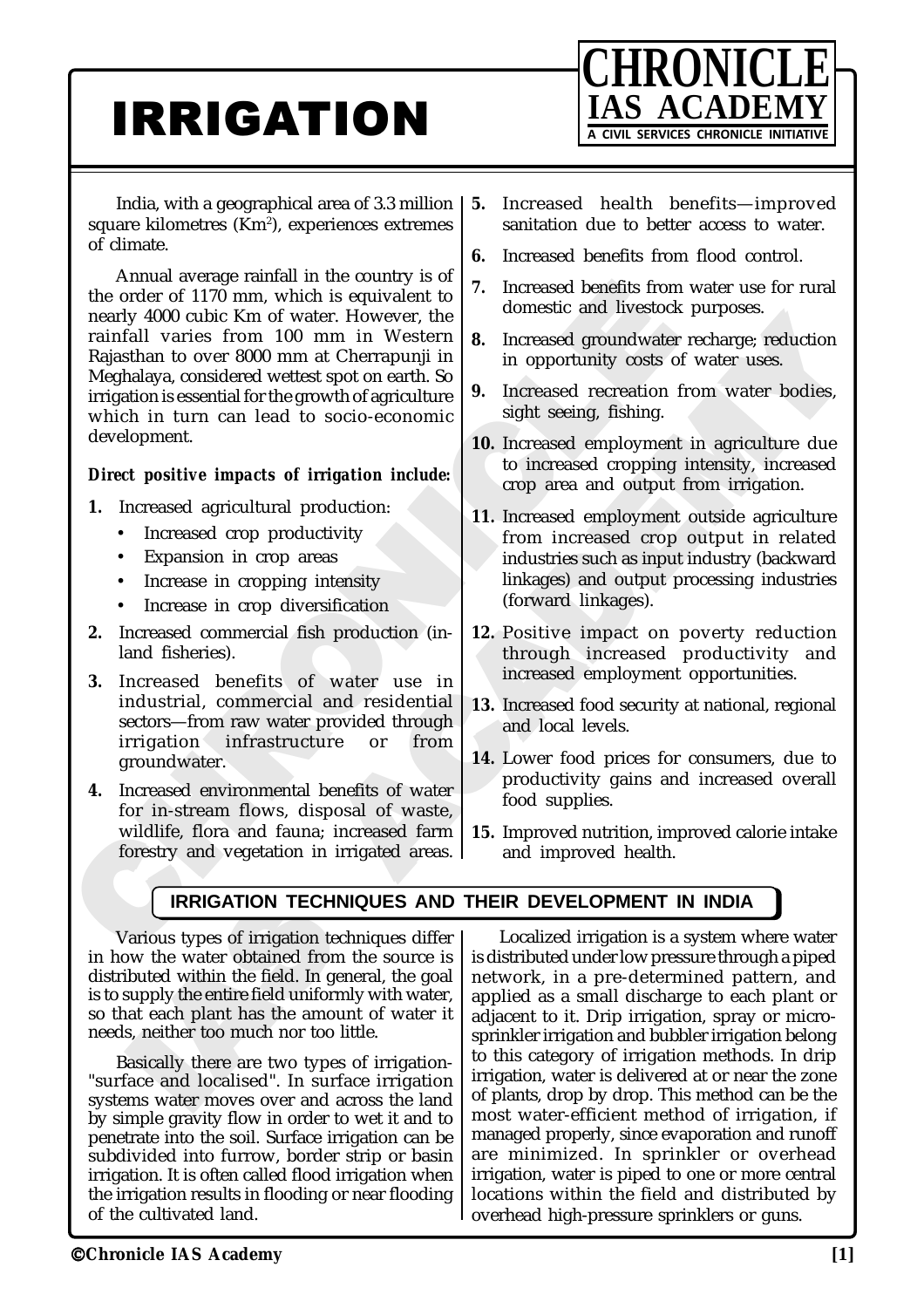Irrigation projects with a Culturable Command Area (CCA) between 2,000 and 10,000 hectares are classified as medium projects and those with CCA of more than 10,000 hectares as major projects.

## **A) GROUNDWATER IRRIGATION SYSTEM:**

Groundwater has rapidly emerged to occupy a dominant place in India's agriculture and food security in recent years. It has become the main source of growth in irrigated area over the past 3 decades, and it now accounts for over 60 percent of the irrigated area in the country. It is estimated that now over 70 percent of India's food grain production comes from irrigated agriculture, in which groundwater plays a major role.

a dominant place in India's agriculture and food<br>
solution the subsecutive in recent years. It has become the main<br>
solution in irrigated area over the past<br>
solution solution of the subsecuted during last few<br>
Succes of The behaviour of ground water in the Indian sub-continent is highly complicated due to the occurrence of diversified geological formations with considerable lithological and chronological variations, complex tectonic framework, climatological dissimilarities and various hydrochemical conditions. Studies carried out over the years have revealed that aquifer groups in alluvial / soft rocks even transcend the surface basin boundaries. Broadly two groups of rock formations have been identified depending on characteristically different hydraulics of ground water, viz. Porous formations and Fissured formations.

## **I. Porous Formations :**

Porous formations have been further subdivided into Unconsolidated and Semi – consolidated formations:

## **a***) Unconsolidated Formations*

**Consolidated Formations.**<br> **Consolidated Formations**<br>
re areas covered by alluvial sec<br>
basins, coastal and deltaic tracts<br>
reconsolidated formations. These<br>
ost significant ground water res<br>
scale and extensive develop<br> **consolidated Formations**<br>e areas covered by alluvial sed<br>pasins, coastal and deltaic tracts<br>aconsolidated formations. These<br>ost significant ground water rese<br>scale and extensive developn<br>geological environment and grou<br>ne The areas covered by alluvial sediments of river basins, coastal and deltaic tracts constitute the unconsolidated formations. These are by far the most significant ground water reservoirs for large scale and extensive development. The hydrogeological environment and ground water regime conditions in the Indo-Ganga-Brahmaputra basin indicate the existence of potential aquifers having enormous fresh ground water resources. Bestowed with high incidence of rainfall and covered by a thick pile of porous sediments, these ground water reservoirs get replenished every year and are being used heavily. In these areas, in addition to the annual replenishable ground water resources available in the zone of Water Level Fluctuation ( dynamic ground water resource), there exists a huge ground water reserve in the deeper passive recharge zone below the zone of fluctuation as well as in the deeper confined aquifers which is nearly unexplored. Although the mode of development of ground water is primarily through dug wells, dug cum borewell and cavity wells, thousands of tube wells have been constructed during last few decades.

## *b) Semi-Consolidated Formations:*

a's agriculture and food<br>
It has become the main<br>
gated area over the past<br>
accounts for over 60<br>
onstructed during last few<br>
race in the country. It is<br>
r 70 percent of India's<br>
comes from irrigated<br>
or The semi-consolida Exame the main constructed during last few decades.<br>
As a over the past<br>
the country. It is<br>
the country. It is<br>
the semi-consolidated Formations:<br>
from irrigated<br>
from irrigated<br>
orcur in narrow valleys or structurally fa The semi-consolidated formations normally occur in narrow valleys or structurally faulted basins. The Gondwanas, Lathis, Tipams, Cuddalore sandstones and their equivalents are the most extensive productive aquifers. Under favourable situations, these formations give rise to free flowing wells. In select tracts of northeastern India, these water-bearing formations are quite productive. The Upper Gondwanas, which are generally arenaceous, constitute prolific aquifers.

## **II. Fissured Formations (Consolidated Formations)**

The consolidated formations occupy almost two-third of the country. The consolidated formations, except vesicular volcanic rocks, have negligible primary porosity. From the hydrogeological point of view, fissured rocks are broadly classified into four types viz. Igneous and metamorphic rocks excluding volcanic and carbonate rocks, Volcanic rocks, Consolidated sedimentary rocks and Carbonate rocks.

#### *a) Igneous and Metamorphic Rocks Excluding Volcanic and Carbonate Rocks*

The most common rock types are granites, gneisses, charnockites, khondalites, quartzites, schists and associated phyllites, slates, etc. These rocks possess negligible primary porosity but develop secondary porosity and permeability due to fracturing and weathering. Ground water yield also depends on rock type and possibly on the grade of metamorphism.

## *b) Volcanic Rocks*

The predominant types of the volcanic rocks are the basaltic lava flows of Deccan Plateau. The contrasting water bearing properties of different flow units controls ground water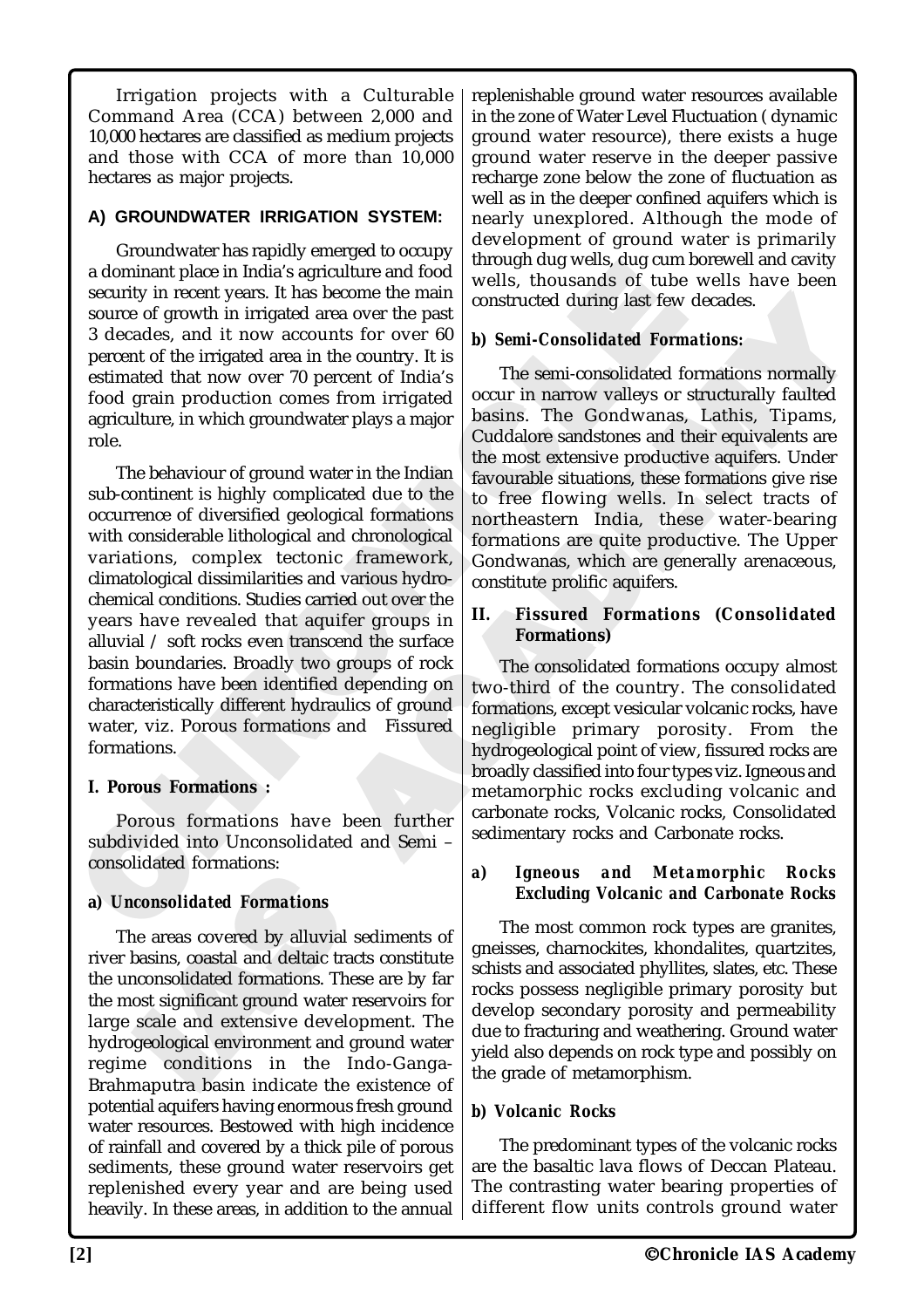occurrence in Deccan Traps. The Deccan Traps have usually poor to moderate permeabilities depending on the presence of primary and secondary pore spaces.

## *c) Consolidated Sedimentary Rocks excluding Carbonate rocks:*

Consolidated sedimentary rocks occur in Cuddapahs, Vindhyans and their equivalents. The formations consist of conglomerates, sandstones, shales, slates and quartzites. The presence of bedding planes, joints, contact zones and fractures control the ground water occurrence, movement and yield potential.

## *d) Carbonate Rocks*

Limestones in the Cuddapah, Vindhyan and Bijawar group of rocks are the important carbonate rocks other than marbles and dolomites. In carbonate rocks, the circulation of water creates solution cavities, thereby increasing the permeability of the aquifers. The solution activity leads to widely contrasting permeabilities within short distances.

## *Growth of groundwater irrigation in India:*

For the net irigated area of about 29.75 mha between 1970 & 2007 groundwater accounted for 24.02 mha. The share of groundwater irrigation through wells has risen from 28 percent to 62 percent. The main contribution has come from rapid growth in tubewell irrigation.

Is agriculture. The adoption of<br>fertilizers provided great benef<br>fits were the best under irriga<br>stments had been undertaken<br>r projects to provide irrigatio<br>r number of farmers. A numb<br>ficant changes also took place in<br>70' Sagneture. The adoption of<br>fertilizers provided great benefit<br>fits were the best under irrigat<br>stments had been undertaken<br>r projects to provide irrigation<br>r number of farmers. A numbe<br>ficant changes also took place in t<br>7 The green revolution was a major force in this growth. Beginning in the mid-1960s, the green revolution was a major turning point in India's agriculture. The adoption of new seeds and fertilizers provided great benefits and the benefits were the best under irrigation. Large investments had been undertaken in surface water projects to provide irrigation water to larger number of farmers. A number of other significant changes also took place in the late 60's and 70's. Electricity supply expanded in rural areas making pumping of groundwater easy and economical. New modular well and pumping technologies became widely available. In the surface irrigated and flood-prone areas, waterlogging and/or salinity were problems, and it was realized that encouragement of groundwater pumping provided an effective mechanism for lowering the groundwater table

and reducing the severity of the problems. Farmers realized that groundwater was abundant in many areas, especially in the large alluvial basins. The reach of institutional credit expanded making credit more widely available. Farmers realized they could develop and apply water 'just in time' from groundwater sources, something which was not possible in the institutionally-complex and poorly managed canal systems.

The formations consist of conglomerates,<br>
sandostones, shales and quarrizities. The change and un-meter areas shales, shales and quarrizities. The comparison of candidation of the strength of the strength of the strength tist of conglomerates. The cheap and un-metere<br>
nes, joints, contact zones<br>
ol the ground water<br>
and yield potential.<br>
and yield potential.<br>
and yield potential.<br>
and yield potential.<br>
and yield potential.<br>
the last two de quartzites. The consideration of the difference decertingy, slow<br>that, a constant and provide ground water<br>ground water<br>development of canal systems further<br>depotential.<br>the least two decedes, 84 percent of the total<br>addit Cheap and un-metered electricity, slow development of surface irrigation, and poor management of canal systems further encouraged groundwater development. Over the last two decades, 84 percent of the total addition to net irrigated area came from groundwater, and only 16 percent from canals. Thus, at present the net area irrigated by private tubewells is about double the area irrigated by canals. In the early phase of groundwater development in the 1950s, after independence, the groundwater extraction was dominated by traditional dug wells with depths generally not exceeding 30 feet. Labour or animal devices such as Persian wheels were often used to lift the water, constituting over 60 percent of the irrigation devices. Frequently, there was conjunctive use and hydrological nexus between well irrigation and tank irrigation. With this and the crop choice, the balance between demand and supply of water could be maintained except during years of very low rainfall, and therefore, water use was generally sustainable.

The second phase starting in the 70s saw considerable growth of dug-cum-bore wells. The depth of the wells increased to about 50 to 100 feet and the use of centrifugal pumps became common. More water could be lifted leading to increase in irrigated area and growing of crops with greater water requirement. With the easy availability of institutional credit for the construction of wells in the mid 1970s , the number of wells increased substantially by late 1970. On the other hand, most of the tanks became unusable for irrigation due to poor maintenance and this resulted in even greater dependence on groundwater.

During the third phase beginning from mid-1980s, the extraction technology started changing towards submersible pumps and the depth of wells increased to beyond 400 feet in many areas. Water extraction increased rapidly, under the influence of subsidies on electricity,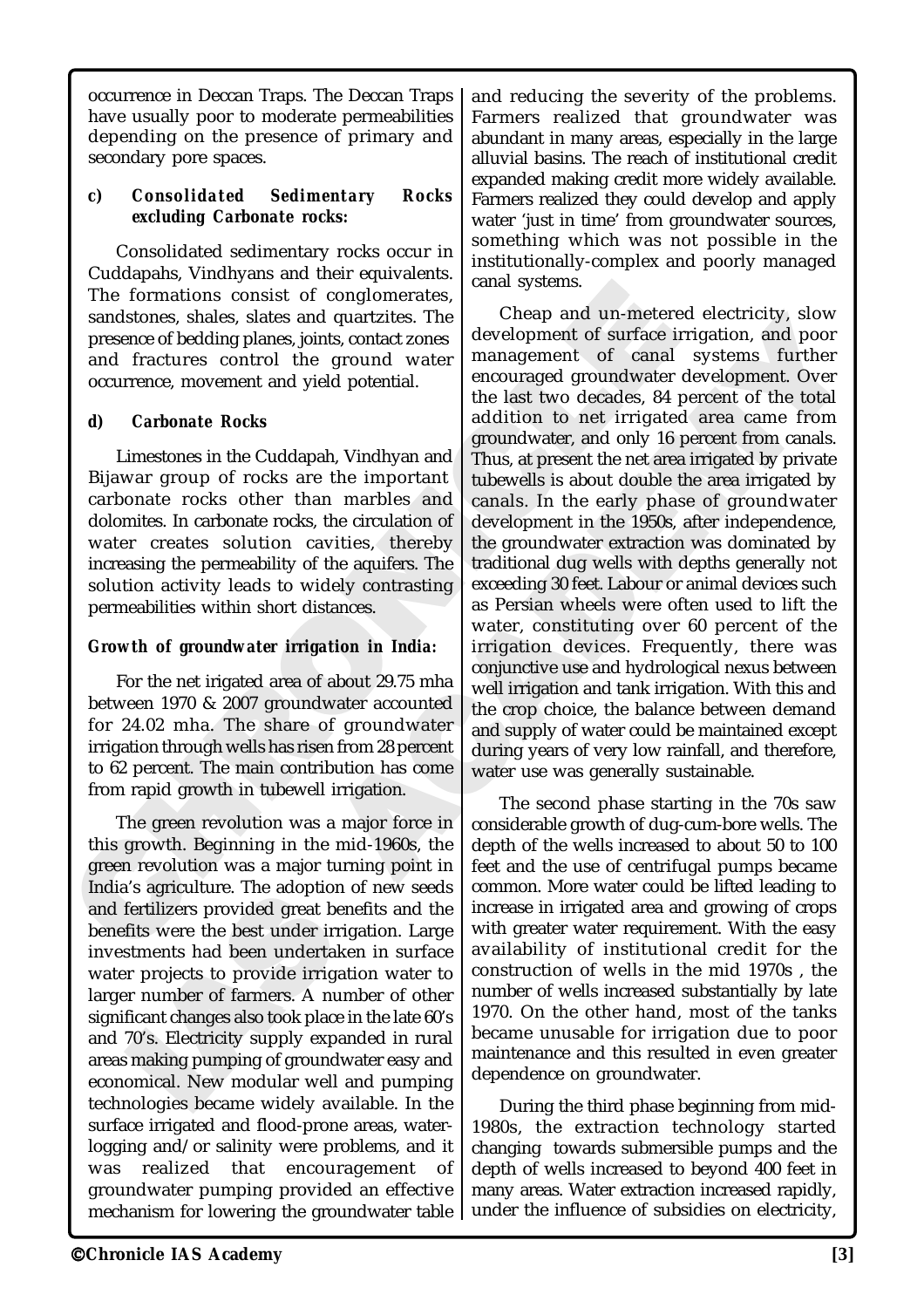Country. In and regions solon as bagasinal and<br>
Guigrat, ingress of naturally occurring brackish replenishment is a serious production. The content of the serior and the general significant decision oncer. According to IW lack of metering, credit availability, and the commercialization of agriculture . This led to rapid decline in the water table, decline in the quality of water, increased frequency of well failure and rapidly rising costs of well investment and operation. This expansion of groundwater use has resulted in a speedy decline in the groundwater table in several parts of the country. In arid regions such as Rajasthan and Gujarat, ingress of naturally occurring brackish groundwater has become a matter of great concern. According to IWMI, the withdrawal rate in India is twice the recharge rate. Thus, even though groundwater is a powerful tool for poverty reduction, developing and managing this resource in a sustainable way is tremendous challenge. Attempts to regulate groundwater through restrictions on credit and electric connections has had very little effect.

#### *Advantages of ground irrigation system:*

- **a)** Well irrigation leads to higher crop production, higher cropping intensity, higher cash input expenditure and higher gross income per acre.
- **b)** Groundwater offers reliability and control of water in irrigation. Experiments elsewhere indicated that water control alone can bridge the gap between potential and actual yields by about 20 per cent. In Spain, irrigation uses 80 per cent of all water and 20 per cent of that water comes from underground. But the 20 per cent produces more than 40 per cent of the cumulative economic value of Spanish crops.
- rigation. The booming pump<br>conomy has: [a] offered some<br>ccess to an overwhelming major<br>nan concentrating all irrigation h<br>mall privileged groups in comm<br>nl] thereby, helped soften growi<br>nrest in the region's vast dry-l<br>thi rigation. The booming pump<br>conomy has: [a] offered some<br>cess to an overwhelming majori<br>an concentrating all irrigation b<br>mall privileged groups in comma<br>] thereby, helped soften growin<br>rest in the region's vast dry-la<br>hich **c)** Explosive growth in shallow tube wells and small pumps has democratized Indian irrigation. The booming pump irrigation economy has: [a] offered some irrigation access to an overwhelming majority, rather than concentrating all irrigation benefits on small privileged groups in command areas; [b] thereby, helped soften growing farmer unrest in the region's vast dry-land areas, which would have otherwise destabilized social and political structures; [c] has come to account for over 60 percent of irrigated areas, and 80 per cent of irrigated farm output and resultant incomes; [d] droughtproofed the region's agriculture against at least one monsoon failure and made largescale famines history; [e] improved farm wages and increased demand for farm labour year-round; [f] demonstrated a

strong pro-poor, inclusive bias in irrigated agriculture; [g] supported a new drive towards intensive diversification to high value products such as milk, fruit and vegetables, especially in dry land areas in a scale-neutral format.

#### *Contemporary issues related to it:*

Extraction of groundwater in excess of its replenishment is a serious problem and leads to significant decline in the groundwater table. In Punjab, Haryana, and Rajasthan, the incidence of over-exploitation is very high and the situation is becoming critical.

Fraction is the antique of the transmistant in the second and polynomially occurring brackish prelenishment is a serious pinne a matter of great significant decline in the groundwale e recharge rate. Thus, of over-exploita and the withdrawal Punjab, Haryana, and Rajasthan, the incidence greate. Thus, increasing for exploitation is very high and the situation overful tool for is becoming critical. An exploitation is very high and the situatio A major problem of water table depletion is the deterioration in quality which has a large impact on the health of large sections of the population which heavily depends on groundwater. In Gujarat, groundwater provides most domestic and more than three-quarter of the irrigation water. Over-extraction has caused the water table to fall by as much as 40 to 60 metres in many places, the yield of wells has decreased, cost of water pumping has increased, and in many cases wells are being abandoned. Groundwater mining in Gujarat and Rajasthan has resulted in fluoride contamination particularly endangering the poor in these areas.

There is a distinction between economic depletion (that is, falling water levels make further extraction uneconomic) and the actual dewatering of the aquifers. Aquifers are depleted in an economic sense long before there is any real threat of their being dewatered. The Gangetic basin may have 20,000 feet of saturated sediment but from an agricultural perspective only the top few hundred feet are economically accessible for irrigation. Particularly, wells owned by small/marginal farmers are often shallow—only a few tens of feet deep. Putting this in the context of poverty and famine, falling water tables will first exclude the poor—those who cannot afford the cost of deepening wells. This may happen long before they affect the availability of water to wealthy farmers and other affluent users.

The impact of this would tend to be particularly pronounced during drought periods when a large number of small/marginal farmers could simultaneously lose access to groundwater when their wells dry up. During nondrought periods, water-level declines would undermine the economic position of small/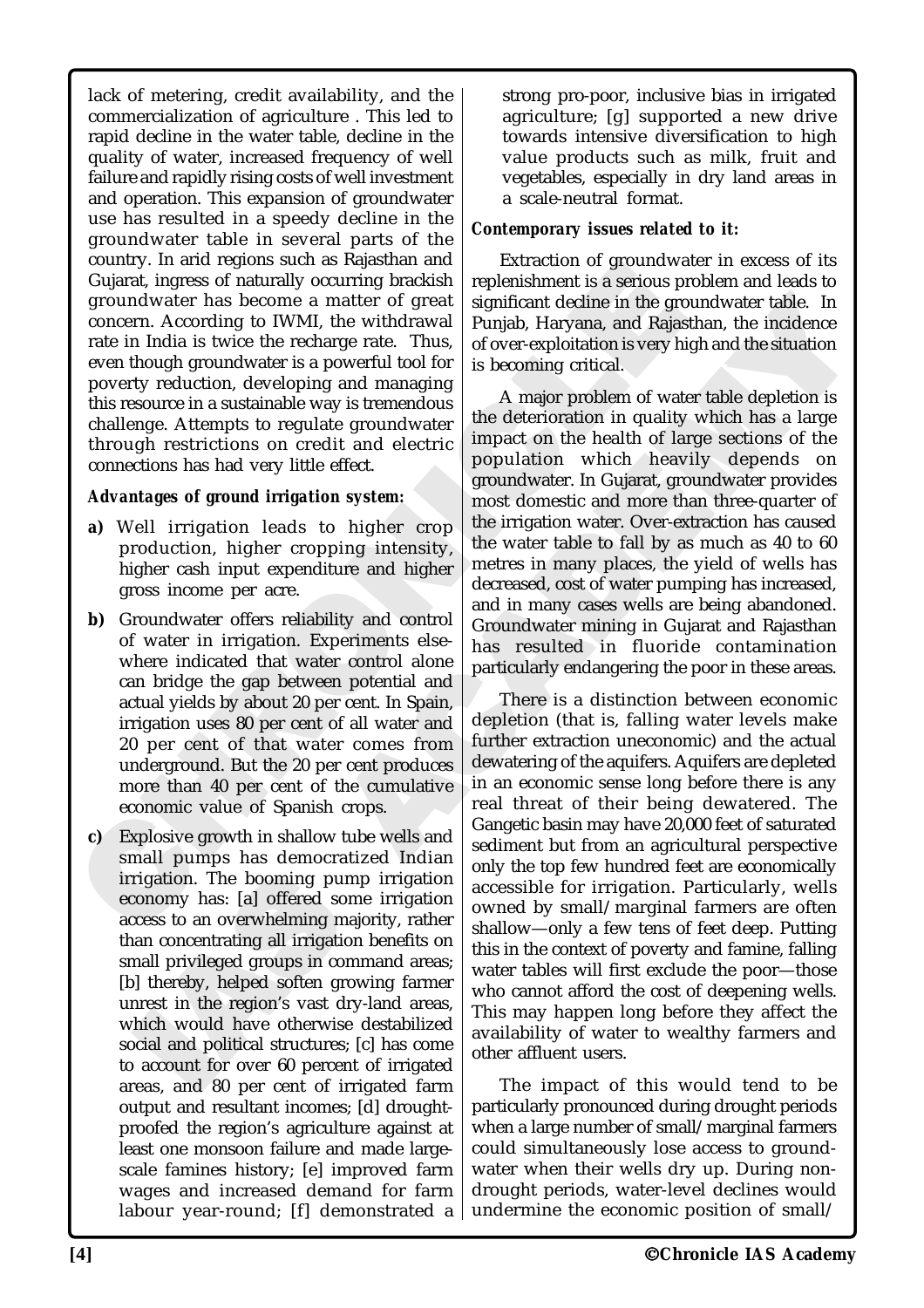existing saline zones into freshw<br>use of groundwater extraction.<br>Thus there is an urgent need to<br>bitation of groundwater in the co<br>ures may range in nature from<br>al, individual to institutional<br>ntary to compulsory.<br>At an in existing saine zones into rreshw<br>use of groundwater extraction.<br>hus there is an urgent need to t<br>itation of groundwater in the co<br>ures may range in nature from i<br>al, individual to institutional/<br>ntary to compulsory.<br>t an i groundwater salinity problem has worsened as a result of unplanned groundwater development and extraction. An in-depth analysis of the hydro-geologic conditions was done through a two-dimensional cross-sectional model, and the simulations showed that the increase in groundwater salinity in the region (except close to the coast) was not due to saltwater intrusion from the sea but because of saline water intrusion from existing saline zones into freshwater zones, because of groundwater extraction. Thus there is an urgent need to tackle over exploitation of groundwater in the country. The measures may range in nature from informal to formal, individual to institutional/legal, and

voluntary to compulsory.

are not being addressed.

At an informal level, awareness about groundwater over-exploitation and its consequences needs to be greatly increased through extension and publicity campaigns. Groups or associations of farmers may be formed to monitor and manage groundwater. These may be built over existing water users groups/ associations/cooperatives or farmer bodies of

marginal farmers forcing them onto already saturated unskilled agricultural and urban labour markets. The food security crisis in both these situations may be through the economic route rather than because of food grain availability perse. A region where one of the most extensive over-extraction of groundwater has taken place in the country is north Gujarat. Tube well depths have often crossed 1,000 feet in this area. Cooperatives and partnerships of farmers exist and these do make an assessment of the quantity of water available and do contribute to more equitable distribution of the water among members. However, no attempt has been made to price the water according to its scarcity value and use. The members are aware that the activity of the institution is depleting groundwater in the village, but no effort is made by the institutions to monitor or control the depletion and environmental harm. Equity is being looked at but scarcity and environmental harm/depletion

Problems of water quality are emerging even in areas, such as the water-rich Krishna delta in Andhra Pradesh, a highly productive area known for its high crop yields. Due to insufficient supply of canal water, farmers' dependence on groundwater for irrigating crops has increased manifold during the last decade. The existing

other kinds. A government department initiative to measure the groundwater level/situation (already existing in some areas) on a monthly or quarterly basis extensively across blocks/villages is required along with reporting and dissemination of this information through the above mentioned means and bodies. Since electric pumps are extensively used to pump the water, controlling the availability of electricity supply for operating pumps can go a long way in reducing over exploitation. This has been successfully tried in parts of Gujarat. Metering and charging of electricity at the real economic price also needs to be implemented.

area. Conservation parametering or intensity of oriental parametering parametering in the case sit and these do make an assessment of the in reducting over exploit quantity of water available and do contribute to successfu Parameters of a massessment of the in reducing over exploitation of the water among and charging over exploita<br>tion of the water among and charging over exploitation of the water among and charging of electricity attempt do contribute to<br>
he water among and charging of electricity at the same made<br>
he thas been made<br>
he price also needs to be implemented.<br>
Its scarcity value<br>
of the direct also needs to be implemented.<br>
Its scarcity value<br> Other direct measures would include restricting the number of tube-wells through licensing or through imposing institutional credit restrictions. Pumping of water can also be restricted through installation of water meters on tube-wells as done in many developed countries. Overall, new legislation is required to control groundwater exploitation, and a constitutional amendment separating the right to groundwater from the right to land would help provide the necessary foundation for stronger laws and institutional controls. Since agriculture is the largest user of water, accounting for over 80 per cent of the water use, improvement in the efficiency of water use in agriculture can go a long way in alleviating the supply-demand imbalance and tackling the over exploitation of groundwater. Frequent flooding of fields to irrigate is extremely inefficient especially when no proper assessment of the soil moisture and the crop water need is done, and the fields are poorly levelled. Promotion of alternatives such as irrigation through furrows, drip irrigation, and sprinkler irrigation can greatly improve water use efficiency and even these should be done after assessment of soil moisture and critical stages of crop water needs. Good land levelling can also go a long way in reducing farm water needs. Other conservation measures such as mulching can also help. To signal the scarcity of water, formal and informal controls and proper pricing of water is a must. If water is expensive, farmers will use it more efficiently. Pricing should be done by crop, and high water charges should be there for high water using crops such as sugarcane, rice and banana. Restrictions on the dates of planting for crops such as rice can also help, as has been done in Punjab. Avoiding the extremely hot weather in May-June for planting rice can greatly reduce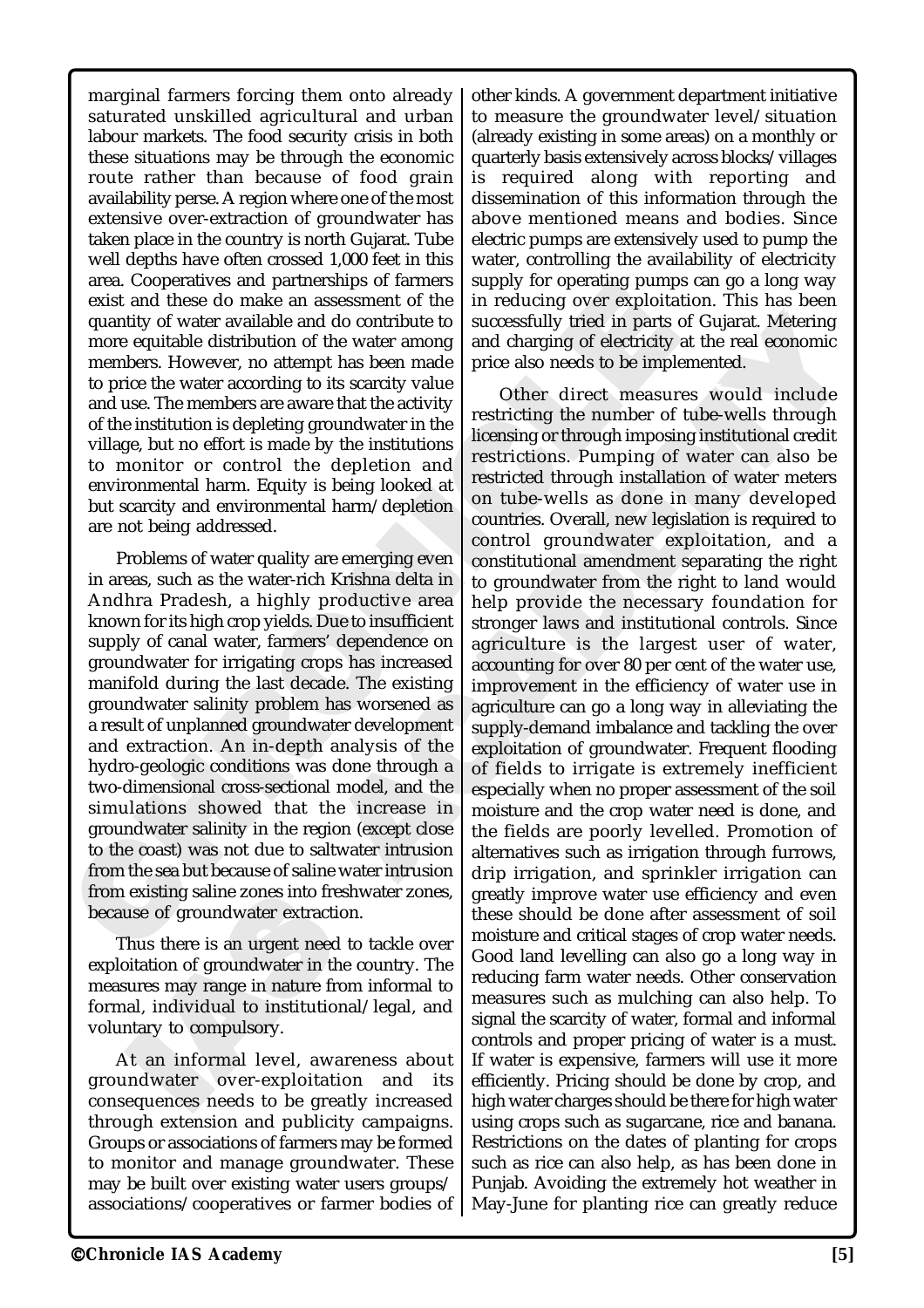water need and improve water use efficiency. This would be helped by developing and recommending the appropriate crop varieties. On these lines, the development of varieties which are drought resistant and have better water use efficiency would also help substantially.

up of elected and empowered water user  $V_{\text{expIM}}$ , water is a suce specialized that in the efficiency and equity in groundwater refluctions to the afficiency and equity in groundwater refluctions to the afficiency and equ ONICLE Stern multa, for example, which<br>etic basin, there is a case for de<br>uundwater resources. Eastern Inc<br>of India's poverty and is larg<br>ultural, flood-prone, with a high j<br>lty, and has had a slow<br>dwater development. Increased<br>c Merit mand, for example, which<br>tic basin, there is a case for devention basin, there is a case for devention<br>of India's poverty and is large litural, flood-prone, with a high p<br>ty, and has had a slow<br>dwater development. In Institutional development such as the settingup of elected and empowered water user associations is extremely important to improve the efficiency and equity in groundwater management. However, the ability of such institutions to implement control would be substantially enhanced by the separation of water rights from land rights, and putting water rights on a strong, separate and equitable basis. Apart from reducing over-exploitation, increasing the recharge of groundwater through harvesting of rain and surface flows would prevent the dewatering of aquifers, and also greatly improve equity by making water available in the wells affordable to small and marginal farmers. Deteriorating quality of the groundwater is another major problem and is substantially related to over exploitation in many areas—particularly with salinity, fluoride and other chemical toxicity problems which usually increase with water depth. However, other contaminations also need to be addressed. Regular testing of all sources of water which are being used for human consumption is a must in improving awareness, alertness and control. Creating alternative sources of water is a must where quality problems exist. As indicated earlier, different approaches are required in different areas and so state governments and state policies need to play a very important role. In Eastern India, for example, which is in the Gangetic basin, there is a case for development of groundwater resources. Eastern India has the bulk of India's poverty and is largely rural, agricultural, flood-prone, with a high population density, and has had a slow pace of groundwater development. Increased density of wells can increase the welfare of the people through irriggation as well as through the powerful positive externality of working against water-logging and flood-proneness.

Research indicates that pumping out of groundwater for irrigation in the dry season can create substantial capacity in aquifers to store flood and drainage water underground during the wet season, and this can mitigate floods by leading to as much as 50 per cent reduction in the monsoon flow of rivers. Thus, groundwater development can contribute to full realization of the agricultural potential of the eastern region and also be effective in reducing and preventing flood and water-logging conditions which are major threats in eastern India. However, safeguards are a must to foster planned development and prevent over-extraction. Legally, water is a state subject in India and groundwater is under the private regime. The rights to groundwater belong to the landowner. The rights to groundwater are transferred to anyone to whom the land is transferred. There is no limitation on how much groundwater a particular landowner can draw. This leads to a concentration of water ownership with the land and capital owners in India and a lack of control over the extraction of water. Legally separating land and water rights would be a fundamental step in better managing groundwater.

## **B) TANK IRRIGATION**

Exam to unprove the rights to groundwater belong to the landowner.<br>
How are groundwater are transferred to any anyone to whom the land is transferred. There is no limitation on how much groundwater a<br>
d anyone to whom the An irrigation tank is a small reservoir constructed across the slope of a valley to catch and store water during rainy season and use it for irrigation during dry season. Tank irrigation systems also act as an alternative to pump projects, where energy availability, energy cost or ground-water supplies are constraints for pumping. Tanks are often connected in a long chain where surplus water from one tank is led to the next in a large drainage system. The tank system has four different functions in irrigated agriculture: soil and water conservation, flood control, drought mitigation and protection of environment of surrounding areas. Likewise, development of tank irrigation has to undergo the four phases, namely, water acquisition or harvesting, storage, disposal of surplus water, distribution and management of water in the command area by an institution. The tank complex comprises the catchment area, the feeder channel, tank bund, water spread area, sluice outlets, command area, field distributaries (water courses) and surplus weir.

> However , despite these advantages the tank– irrigated area in India over the past two decades has tended to stagnate and fall. Siltation, neglect of maintenance, encroachment in tank bed and catchment area, and reliance on ground water are some of the immediate reasons for the rapidly decreasing area irrigated by tanks. Other important factors include an inappropriate division of labour between numerous different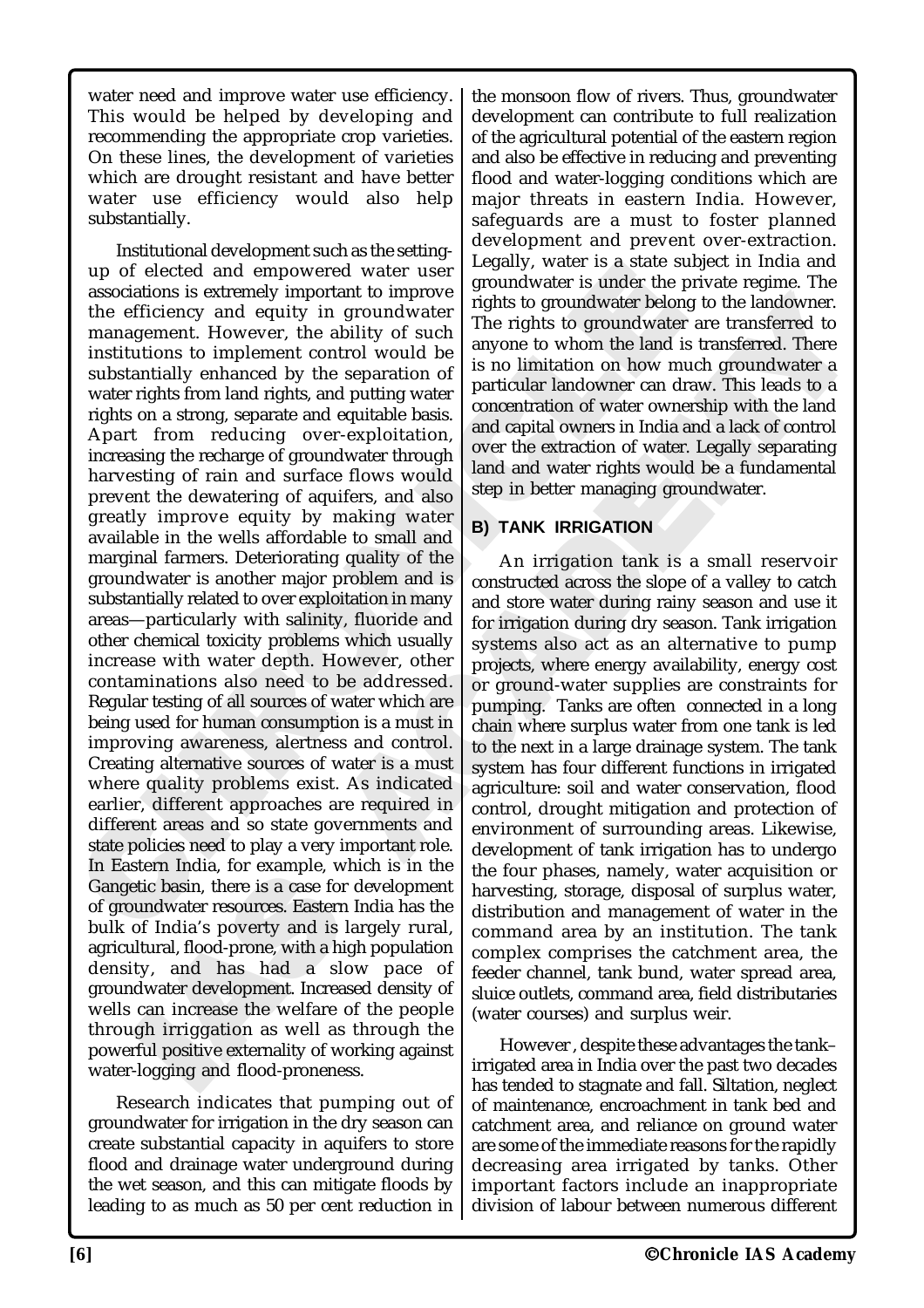government bodies each in charge of a separate part of the tank system, the political indifference with respect to tank irrigation compared to canal and ground water irrigation, changing cropping patterns as a consequence of increasing preferences for cash crops, increasing numbers of absentee land-lords, and possibly the changing social configuration of many rural communities.

#### *Contemporary issues related to it:*

Mostly tanks are reported to be functioning well as of the catchment and<br>uly in normal and excess rainfall years and not comparent and by rainfall years and not comparent and low rainfall years. The plans investments gave Mostly tanks are reported to be functioning only in normal and excess rainfall years and not so in poor and low rainfall years. The consequences are: many farmers have started abandoning tank agriculture due its continuous uncertainties in water supplies and moving to the nearby towns for other jobs and only the older people are staying back in the tank villages. The lands are not maintained properly and the prosopis trees are growing freely in the cultivated lands thus making the lands unsuitable for cultivation during the years when the tank has adequate water. Due to the declining commitment on the maintenance of the tank structures, the upkeep of the structures is a costly affair for the farmers when they really want to use the tank for irrigation during normal supply periods.

Disappearance of the supply channels is very common. House construction works due to population increase and village development activities such as roads, schools, buildings are concentrated in the government poramboke (common) lands which are the main source of inflow to the tanks as well as interlinking the tanks in the chain. This is one of the reasons why tanks are not getting adequate storages even though the rainfall is normal.

The traditional village institution<br>katti or madayan thotti who lower ank catchment and tank strue<br>tated the inflows into the tank<br>ng rainy seasons also disappear<br>d not be paid by the farmers due<br>failures.<br>The growing nexu he traditional village institu<br>katti or madayan thotti who lo<br>ank catchment and tank struc<br>tated the inflows into the tanks<br>ig rainy seasons also disappeare<br>l not be paid by the farmers due t<br>failures.<br>he growing nexus bet The traditional village institutions like needkatti or madayan thotti who looked after the tank catchment and tank structures and facilitated the inflows into the tanks regularly during rainy seasons also disappeared, as they could not be paid by the farmers due to frequent tank failures.

The growing nexus between castes and politics among the younger generation in the village also played their role in making the traditional leaders in the village ( who looked after the tank management) inactive. Several regional political parties are coming up and since the voting percentage is higher in the villages, these parties concentrate on the rural villages for their benefits and in the process, the households

are divided among the political and caste related groups.

Thus the improvement of tank irrigation efficiency for all tank sizes would require more balanced integration of farmers' involvement., government commitment and participation in activities such as control of water distribution, maintenance and repair, revenue collection and management of the tank and the tank bed as well as of the catchment area.

and the set of the structures is a costly of the solution of the solution of the solution of the first five year pay farmers have started plans investments gave move than the solution of the model of the model in the incid From the state of containing to the first five year plan, all the five year<br>all years and not<br>intended  $\Gamma$  canal Irrigation and Well Irrigation sectors. But<br>it is the incidence of poetry in the country is high<br>and moving Since the first five year plan, all the five year plans investments gave much importance for Canal Irrigation and Well Irrigation sectors. But the incidence of poverty in the country is high among the small and marginal farmers who depend on dryland and tankfed agriculture, where there is much scope for the development. Hence there is a strong need for the government to reorient its investment pattern towards them. The solution therefore has to come up with specific area development approach for combining both the tankfed and rainfed agriculture. In south Indian context, Tank based watershed development undertaken on contiguous basis in a sub basin level will be looked as a potential area for investment. This should be combined with grant and long term loan based investment.

The solution package varies with respect to area and context. Even though the country is divided into many agro-climatic regions, the schemes so far implemented by the government were taken up with common approach. For instance, the coastal and tribal context need different solutions compared to conventional rural, semi-urban contexts. Coastal agriculture is the which term never got attraction among the Scientists. India having the longest coastline in South Asia has got great opportunity to invest on promoting coastal agriculture with salt tolerant varieties of crops and also revitalize the mangrove plantation. This in turn would minimize the exploitation of sea based biodiversity by inland farmers as the wage labourers going for fishing. Tribal areas in the Country are endowed with great amount of natural resources with lesser utilization. This is because of high level of illiteracy and reluctance of government machineries and schemes reaching them. There is a huge exploitation of tribals by the traders in marketing the minor forest produce and purchasing the fertile lands at cheaper prices.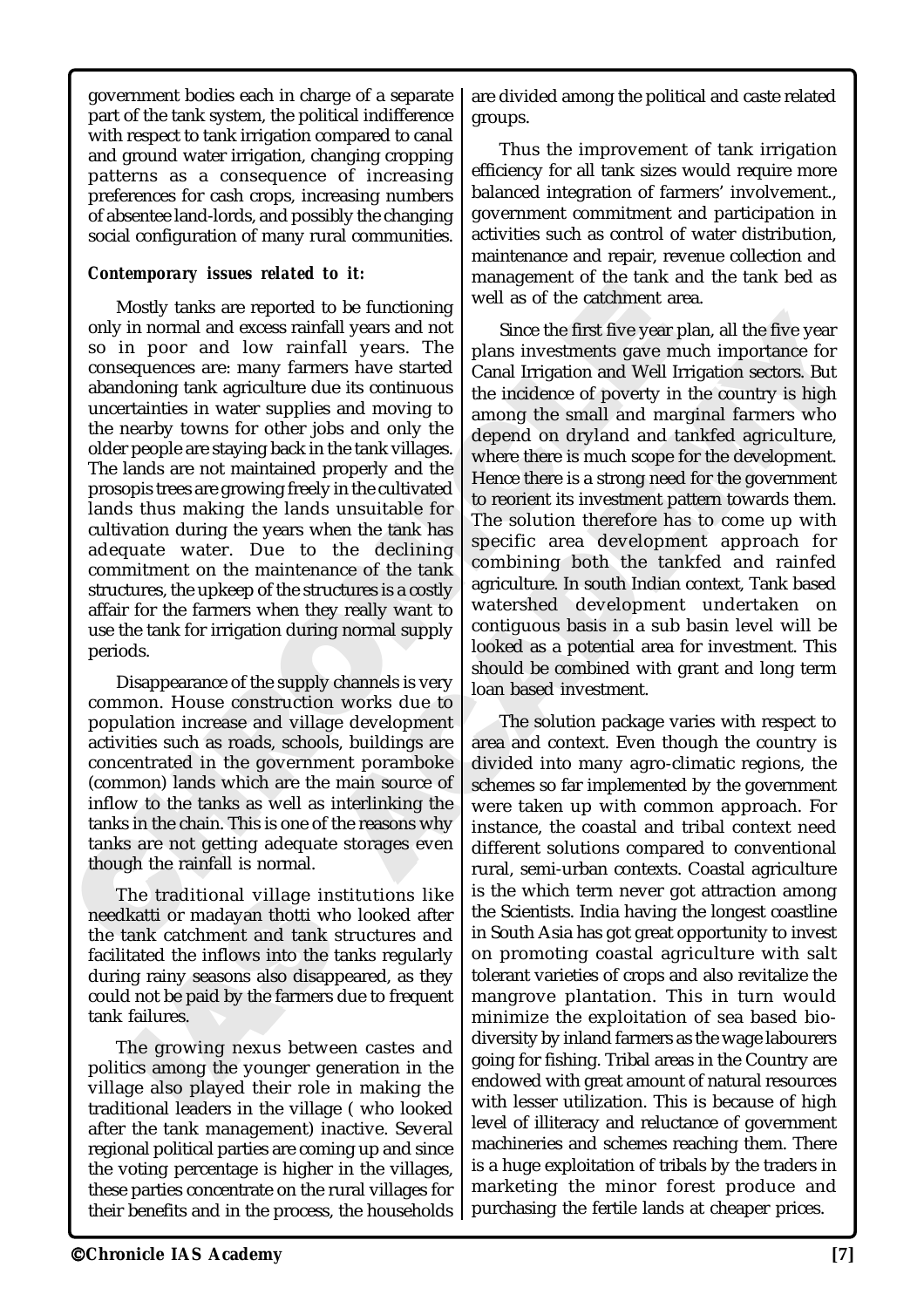The role of NGOs and Voluntary Organisations have to be integrated as an integral part of facilitating these supporting mechanisms to the farmers with the agencies concerned and working on developing successful models for different contexts.

myntation<br>poperation connection at the objective.<br>
The present agricultural extension services<br>
of the government remain either inadequate or<br>
Infective Chredore government music look.<br>
The installation are spread over<br>
i The agriculture extension services is the most important component for achieving the objective. Yet, the present agricultural extension services of the government remain either inadequate or ineffective. Therefore the government must look into promotion of effective extension services by involving People, NGOs, Agricultural Universities / Research Stations and Media. It is well known that the All India Radio played an important role in the first green revolution. So the following action must be taken:

- Mainstream Farm Field Schools Concept and create a demand system among farmers to pay for the services.
- Operating an exclusive Television Channel for disseminating the agricultural technology and services offered by the government agencies to farmers.
- **Establishing Plant Clinics at appropriate** places for providing timely advice to the needy farmers.
- Information Technology through Village Resource Centres or Internet Kiosks can play a key role in disseminating the best practices, counselling with agricultural experts, traders and other relevant farmers.

# **A CASE STUDY**

SE STUDY<br>N Foundation has initiated<br>tic programme as a small pilot i<br>ct viz. Vayalagam Tankfed A<br>opment Programme way back d<br>aim of stake building of peopl<br>bus traditional water commons<br>bonds located in varied ecosy<br>oting **SE STUDY**<br>N Foundation has initiated<br>tic programme as a small pilot in<br>text viz. Vayalagam Tankfed Agopment Programme way back du<br>im of stake building of people<br>us traditional water commons<br>oonds located in varied ecosy<br>o DHAN Foundation has initiated a water thematic programme as a small pilot in Madurai district viz. Vayalagam Tankfed Agriculture Development Programme way back during 1992 with aim of stake building of people over the precious traditional water commons viz. tanks and ponds located in varied ecosystems by promoting social capital and community investments for revitalizing the irrigation assets. In its two decades of evolution, a community governed institutional framework was evolved and ensured sustainable food security interventions based on the community needs under a development branding " Vayalagam".

The programme has a number of components that are necessary to ensure that the interventions are sustainable in the long term. The measures that are proposed in rehabilitation/revitalization of tanks comprise improvements not only to the physical works but also the software aspects like operation, maintenance and management of water resources. They comprise the following:

## *Prioritization of Tanks for Rehabilitation*

The tank in either indequate or<br>government must look<br>government must look<br>of The tank irrigation systems<br>in either indequate or<br>government must look<br>of The tank irrigation systems of The tank irrigation systems<br>of The tank Frankruing and Media. It is the analysis of Tamks for Rehabilitation<br>
and ment must look<br>
agricultural south India viz. Taminadu, Andhra Pradela, It is<br>
advantable and Media. It is karnataka and Pondicherry and the two sta The tank irrigation systems taken up for rehabilitation are spread over the four states of South India viz. Tamilnadu, Andhra Pradesh, Karnataka and Pondicherry and the two states of East India Orissa and Bihar. The tanks /Aharpynes are selected based on the scope for working with the marginal communities whose livelihoods and food security dependent entirely on tankfed agriculture. The villages and tanks are identified in such a way that cascades of tanks are selected and all the tanks in each cascade are improved in a phased manner based on the following criteria:

- Willingness of farmers to invest a part of the project cost through labour and/ or cash; while the landless will contribute labour.
- Willingness of the community to own the assets and execute the works themselves without involving contractors and maintain and manage the system thereafter.
- Building equity by involving both women and men in planning and implementation of the programme.

## *Tank Institutions and their Roles:*

DHAN Foundation facilitated a three tier system of community participation—

- **1. Vayalagams (Tank Farmers Associations (TFAs)**
	- Enrolling the farmers having land and the other interested groups in the village under the command area, as members.
	- Planning and implementing development works like tank rehabilitation, community well construction and on-farm development.
	- Undertaking activities such as pisciculture, tree planting and brick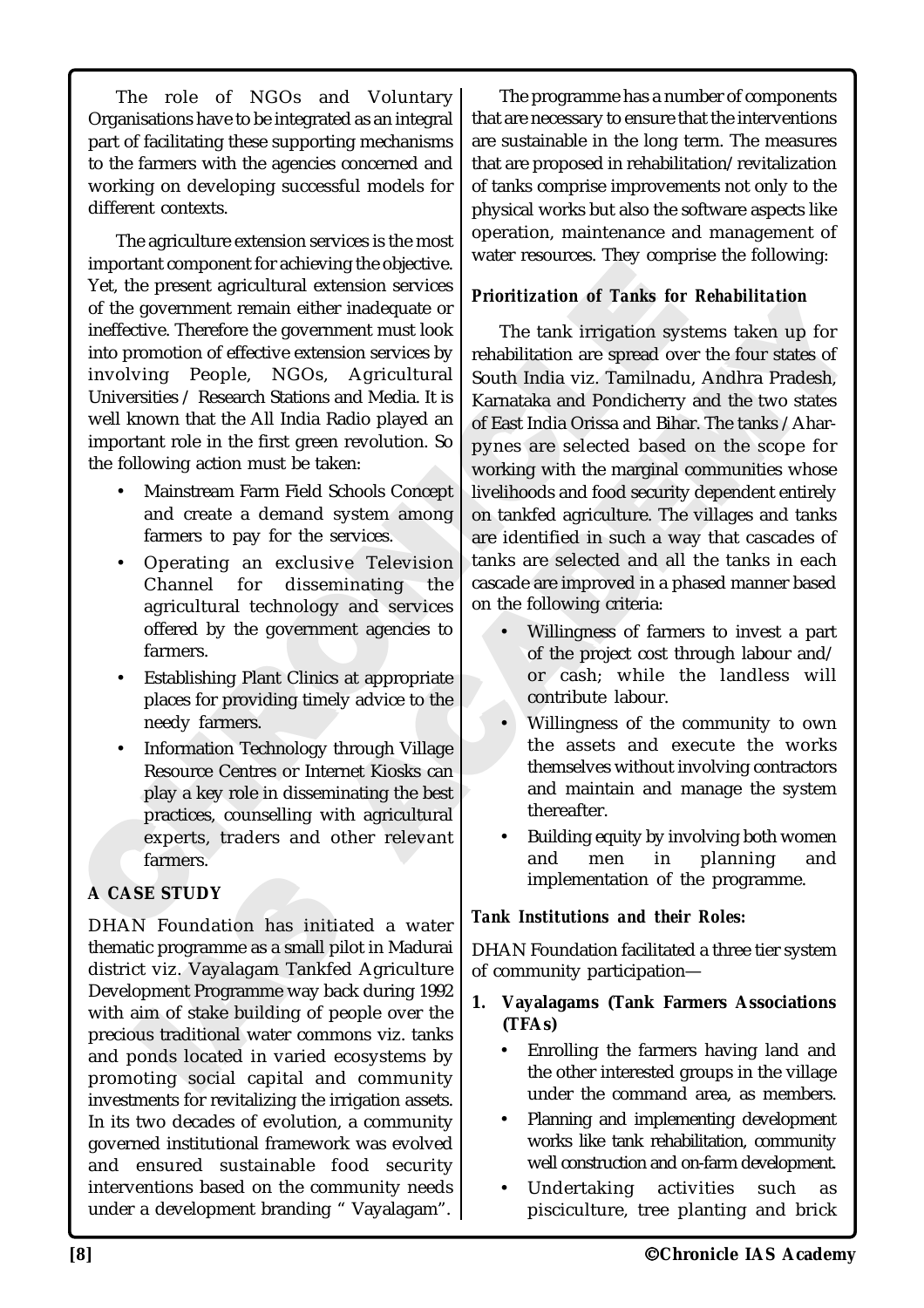making as a measure of generating revenue for the tank associations.

- Maintenance of tank systems and their management, including water distribution.
- Building up a corpus or endowment for the tanks for maintaining and managing the tanks through the revenue.

## **2. Tank Cascade Associations (TCAs)**

- Formed with the Tank Farmers Associations as members across the cascade.
- Undertaking the development works such as cleaning and excavation of feeder channels and repairs to diversion weirs/ regulators on feeder channels.
- Resolving conflicts among the Tank Farmers' Associations in water sharing and maintenance.
- Mobilising funds across villages for the betterment of the tank irrigation systems.
- Providing improved services on agriculture and water management.

## **3. Tank Farmers Federations (TFFs)**

- Formed with the Tank Farmers Associations as members.
- Organising the tank farmers federation in the administrative district or block level.
- Mobilising funds for the rehabilitation of tanks from various sources, including the District, State and Central government administrations.
- Organising training programmes on tank related aspects for the TFAs, TCAs.
- Monitoring the operation maintenance of rehabilitated tank systems and the performance of TFAs and TCAs.

## *Rehabilitation to Assure Food Security:*

Monitoring the operation<br>maintenance of rehabilit<br>systems and the performand<br>and TCAs.<br>bilitation to Assure Food Sect<br>ank rehabilitation includes<br>oring the physical structure<br>inally designed standard,<br>prtantly, facilitatin maintenance of rehabilita<br>systems and the performance<br>and TCAs.<br>bilitation to Assure Food Secu<br>ank rehabilitation includes<br>ring the physical structures<br>nally designed standard, l<br>rtantly, facilitating the proper maint Tank rehabilitation includes not only restoring the physical structures to their originally designed standard, but more importantly, facilitating the proper maintenance, efficient water management and improved cropping practices in a sustained manner.

## *Prioritisation of Works:*

The people's felt needs and priorities are given importance in formulating detailed work

plans and cost estimates, as the planning itself is done with people's involvement. The works included in the tank rehabilitation follow an order of priority, which the users perceive as most important.

- **1.** Acquisition of water
- **2.** System restoration
- **3.** Improvements to water use efficiency
- **3.** Improvements to water use efficiency
- **4.** Tankfed agriculture development
- **5.** Micro finance activities (MFAs)
- **6.** Endowment for TFAs

Formed with the Tank Farmers<br>
A Formed with the Tank Farmers and excelusions as members across the<br>
Undertaking the development works<br>
Undertaking the development works<br>
Undertaking the development works<br>
Undertaking the d the Tank Farmers<br>
as members across the<br>
ne development works<br>
ne and excavation of<br>
and repairs to diversion<br>
and repairs to diversion<br>
s on feeder channels.<br>
The Tank in the Tank is to invest around 20-30% c<br>
across vill Paramore School and School and School and School and School and School and School and School and School and School and School and School and School and School and School and School and School and School and School and Scho DHAN Foundation empowered the Community ownership building and stake by making them to invest around 20-30% cost of rehabilitation and the rest of the share was mobilized primarily from the government through the schemes that were in vogue in different periods of time. The funding partners of DHAN Foundation also attimes supported investments in revitalizing the village water assets to demonstrate as an entry point programme to sensitize the stakeholders to participate.

## **C) CANAL IRRIGATION:**

An irrigation canal is a waterway built for the purpose of carrying water from a source such as a lake, river, or stream, to soil used for farming or landscaping.

One of the difficulties with irrigation canals is providing a reliable flow of water. When the canal is directly connected to a water source like a lake or a river, the water supply is fairly reliable. Whereas, when an irrigation canal traverses a great distance or must navigate changes in elevation, other strategies must be employed. It's common, for example, to build a reservoir to store water for irrigation and to fill irrigation canals with systems of dams and locks. Another method is to dig canals alongside water supply sources and build dams or locks separating the two, opening them when water is needed in the irrigation canal and closing them afterwards.

There are various advantages of canal irrigation. Most of the canal provide perennial irrigation and supply water as and when needed. This becomes important as in India the rainfall is limited in both time and space. Besides this saves the crops from drought conditions and helps in increasing the farm production.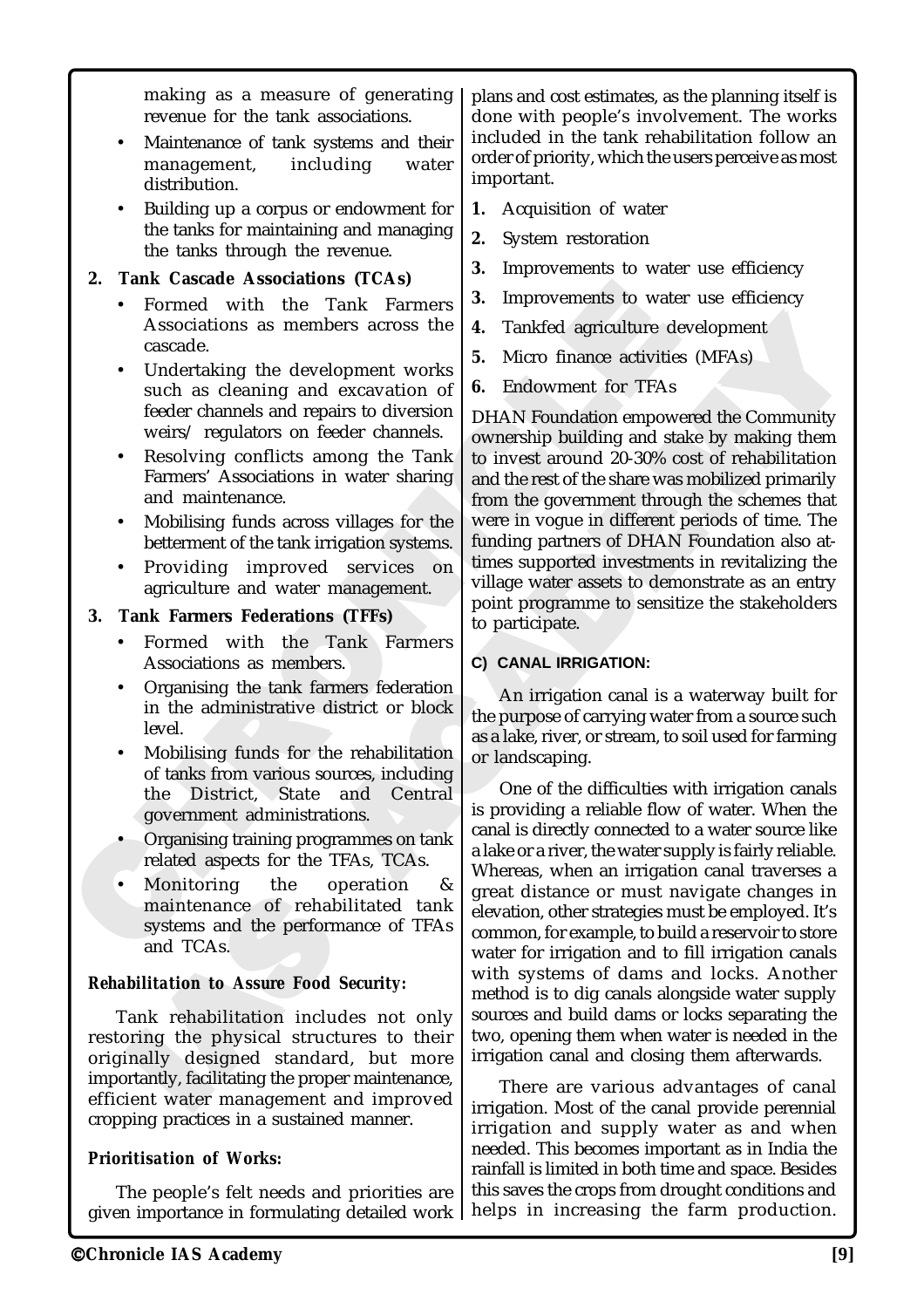Maintenance cost of canals is relatively lower although the initial cost is high. Moreover canals carry a lot of silts brought down by rivers. This sediments is deposited in the field hence increase the fertility of the land.

Canals though have great advantages but they are not free from limitation as well. Water logging is an important problem associated with canal. This leads to creation of unwanted marshy lands hence reducing the cultivable area. Besides it also raise the chances of various types of water borne diseases. Many canals cause flooding in the nearby areas. Canal irrigation is not of much use for the undulating and sloppy areas. Besides their installation cost is much higher.

#### *Contemporary issues related to canal irrigation:*

Treation of unwanted<br>
the cing the cultivable area.<br>
hances of various types<br>
reas. Canal irrigation is<br>
tens. Many canals cause<br>
tens. Canal irrigation is<br>
undulating and sloppy<br>
undulating and sloppy<br>
to their fields and Canal is an artificial channel for conveying water through lands that was perhaps naturally devoid of sustained water flow. Hence, water seeping from canals down to the soil below may, at times, raise the ground water very close to the ground level. This may result in blocking all the voids in the soil and obstructing the plant roots to breathe.

canal. This leads to creation of unwanted<br>
massive lands of possible, the function of unwanted and<br>
massive lands are reducing the calibration of where bore bore to be<br>
besides it also raise the chances of various types<br>
o It has been observed that water logging conditions adversely affects crop production as it is reduced drastically. Apart from seepage water of canals, excessive and unplanned irrigation also caused water logging conditions. This happens because the farmers at the head reaches of canals draw undue share of canal water in the false hope of producing larger agricultural outputs. Apart from ill aeration of plants, other problems created by water logging are as follows:

- formal cultivation operations<br>Iling, ploughing, etc. cannot<br>arried out in wet soils. In extre<br>ne free water may rise above tl<br>vel making agricultural of<br>npossible.<br>ertain water loving plants lik<br>reeds, etc. grow profusely ormal cultivation operations,<br>lling, ploughing, etc. cannot<br>rried out in wet soils. In extre<br>e free water may rise above th<br>vel making agricultural op<br>possible.<br>ertain water loving plants like<br>eeds, etc. grow profusely and • Normal cultivation operations, such as tilling, ploughing, etc. cannot be easily carried out in wet soils. In extreme cases, the free water may rise above the ground level making agricultural operations impossible.
- Certain water loving plants like grasses, weeds, etc. grow profusely and luxuriantly in water-logged lands, thus affecting and interfering with the growth of the crops.
- Water logging also leads to a condition called salinity, which is caused when the capillary fringe of the elevated water table rises within the root zone of plants. Since the roots of the plants continuously draw water from this zone, there is a steady

upward movement of water which causes rise of salts, especially alkali salts, to come up to the ground surface. This situation is termed as salinity.

#### **In order to avoid water-logging condition to occur for canal irrigation system, certain steps may be taken as follows:**

- Canals and water courses may be lined. Also if possible, the full supply level of canal may be reduced.
- Intensity of irrigation may be reduced and farmers advised to apply water judiciously to their fields and not over-irrigate.
- Provide an efficient drainage system to drain away excess irrigation water.
- Introduce more tube-wells for irrigation which shall lower the water table.
- Cropping pattern may be suitably modified such that only low water requiring crops are planted instead of those requiring heavy irrigation.
- Natural drainage of the soil may be improved such that less of excess surface water percolates and mostly drains off through natural drains.

Converting and may be reduced.<br>
The strategy canal scales the primers and integration is a then the fields and not over-irrigate.<br>
The may be reduced and signal scales the may be more than and integration to their fields a When canal system consist of dams, these large dam projects cause irreversible environmental changes over a wide geographic area and thus have the potential for significant impacts. Criticism of such projects has grown in the last decade. Severe critics claim that because benefits from dams are outweighed by their social, environmental and economic costs, the construction of large dams is unjustifiable. In some cases, environmental and social costs can be avoided or reduced to an acceptable level by carefully assessing potential problems and implementing cost-effective corrective measures.

> Damming the river and creating a lake-like environment profoundly changes the hydrology of the river system. Dramatic changes occur in the timing of flow, quality, quantity and use of water, aquatic biota, and sedimentation in the river basin. The area of influence of a dam project extends from the upper limits of the catchment of the reservoir to as far downstream as the estuary, coast and offshore zone. While there are direct environmental impacts associated with the construction of the dam (for example dust, erosion, borrow and disposal problems), the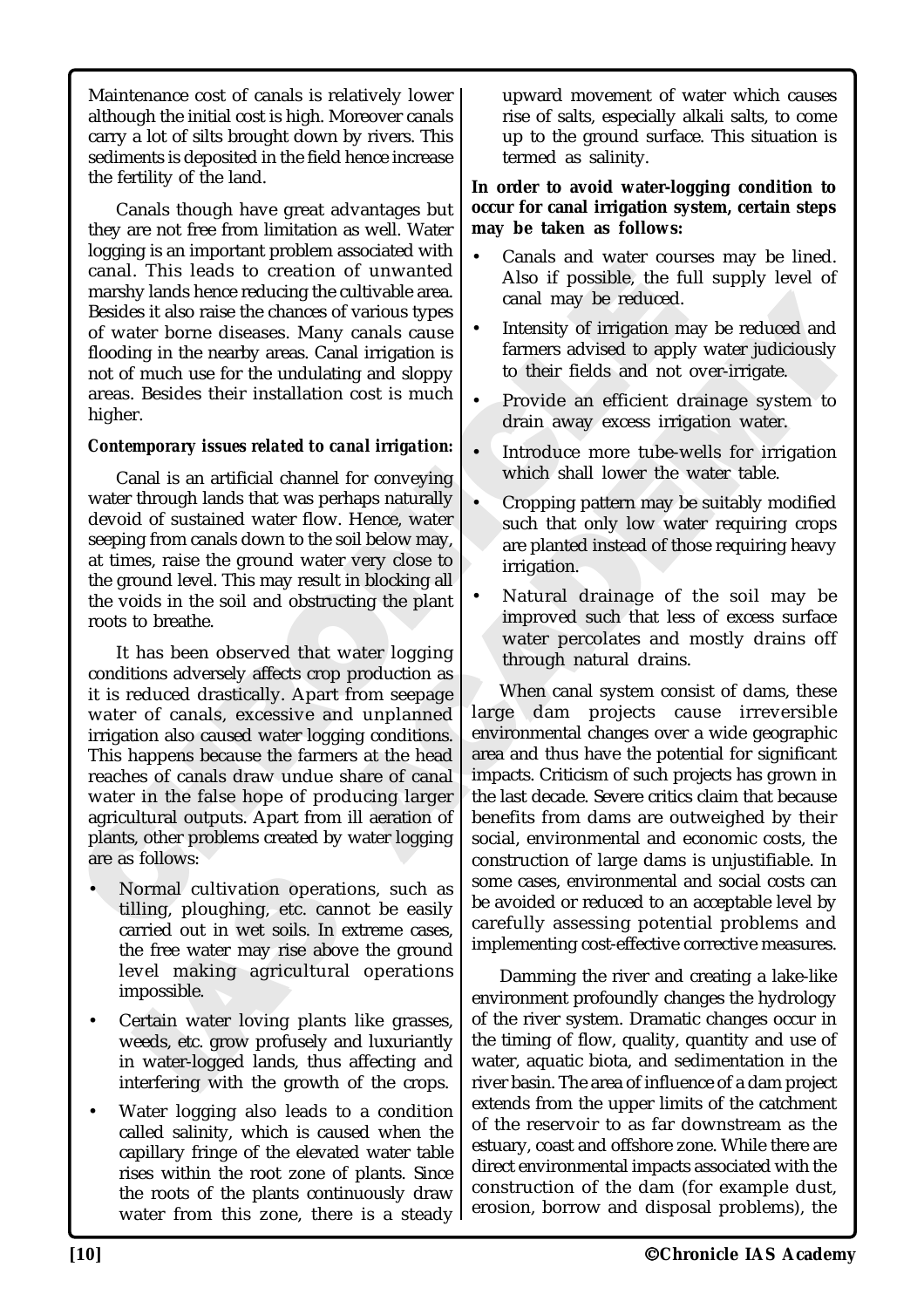greatest impacts result from the impoundment of water, flooding of land to form the reservoir and alteration of water flow downstream. These effects have direct impacts on soils, vegetation, wildlife and wildlands, fisheries, climate and especially the human populations in the area.

Increased pressure on upland areas above the dam is a common phenomenon caused by the resettlement of people from the inundated areas and by the uncontrolled influx of newcomers into the basin catchment. On-site environmental deterioration as well as a decrease in water quality and increase in sedimentation rates in the reservoir result from clearing of forest land for agriculture, grazing pressures, use of agricultural chemicals, and tree cutting for timber or fuelwood.

#### *The impact of dams on flooding*

and by the uncontrolled influx of new<br>comens into the the state in either a shell and catchment. On site environmental<br>
where quality, water temperature are in sellingly and increase in selling<br>
the reservoir result from The function of dams and reservoirs in flood control is to reduce the peak flows entering a flood prone area. Rather than maintaining high water levels for increased head or sustained water supply for irrigation, flood control operation requires that water levels be kept drawn down deliberately prior to and during the flood season in order to maintain the capacity to store any incoming floodwater. However, flood plains may be productive environments because flooding makes them so. Flooding recharges soil moisture and replenishes the rich alluvial soils with flood deposits of silt. In arid areas flooding may be the only source of natural irrigation and soil enrichment. Reduction or elimination of flooding has the potential for impoverishing flood recession cropping, groundwater recharge, natural vegetation, wildlife and livestock population in the flood plain which are adapted to the natural flood cycles.

I which are adapted to the hasts.<br>
S.<br>
Co maintain the productivity levels are:<br>
taken, such as fertilization or incultural lands. In addition<br>
relization measures reduce the<br>
pooding, the sediments entering<br>
ms from catch s.<br>
s.<br>
o maintain the productivity lead systems, compensatory measures taken, such as fertilization or incultural lands. In addition<br>
nelization measures reduce the pooding, the sediments entering<br>
ms from catchment areas To maintain the productivity level of the natural systems, compensatory measures have to be taken, such as fertilization or irrigation of agricultural lands. In addition, when channelization measures reduce the frequency of flooding, the sediments entering the river systems from catchment areas upstream will be passed to the mouth of the river unless overflow areas are present downstream. Channel modification can result in a number of negative environmental impacts. Any measure that increases the velocity of flow increases the erosive capacity of the water. Although channel improvement can alleviate flooding problems in the treatment area, flood peaks are likely to increase downstream, thus simply transferring the problem elsewhere. Dikes built on the flood plain to exclude water from certain areas affect the hydrology of the area, and can have impacts on wildlife and livestock habitat and movement.

#### *The impact of dams on fisheries and wildlife*

Fishery alongside the rivers usually declines due to changes in river flow, deterioration of water quality, water temperature changes, loss of spawning grounds and barriers to fish migration. A reservoir fishery, sometimes snore productive than the previous fishery alongside the river, however, is created.

influx of newcomers into due to changes in river flow the sale and the sale of spawning grounds are as a decrease in water of spawning grounds are sedimentation rates in migration. A reservoir fished in the previous pressu Experimental ware teaming the streament changes, tosses<br>
erease in water of spawning grounds and barriers to fish<br>
entation rates in migration. A reservoir fishery, sometimes snore<br>
systems, use of<br>
the river, however, is In rivers with biologically productive estuaries, both marine and estuarine fish and shellfish suffer from changes in water flow and quality. Changes in freshwater flows and thus the salinity balance in an estuary will alter species distribution and breeding patterns of fish. Changes in nutrient levels and a decrease in the quality of the river water can also have profound impacts on the productivity of an estuary. These changes can also have major effects on marine species which feed or spend part of their life cycle in the estuary, or are influenced by water quality changes in the coastal areas.

The greatest impact on wildlife will come from loss of habitat resulting from reservoir filling and land use changes in the catchment area. Migratory patterns of wildlife may be disrupted by the reservoir and associated developments. Aquatic fauna, including waterfowl, amphibians and reptiles can increase because of the reservoir.

There is a need for Conjunctive management, for example, when canal irrigation system managers purposely direct surface water deliveries away from water-logged areas to groundwater depleted areas; or when they suspend canal supplies during the rainy period to provide irrigation during dry season; or when they use treated urban waste water to supplement fresh canal or groundwater supplies. In Gujarat state of western India, the Government has constructed a 600 km long spreading canal to use surplus flood waters from Kadana and Sardar Sarovar reservoirs in the south to recharge parched aquifers of North Gujarat to counter groundwater depletion and reduce power subsidies to irrigation. This is a good example of conjunctive management of surface and groundwater.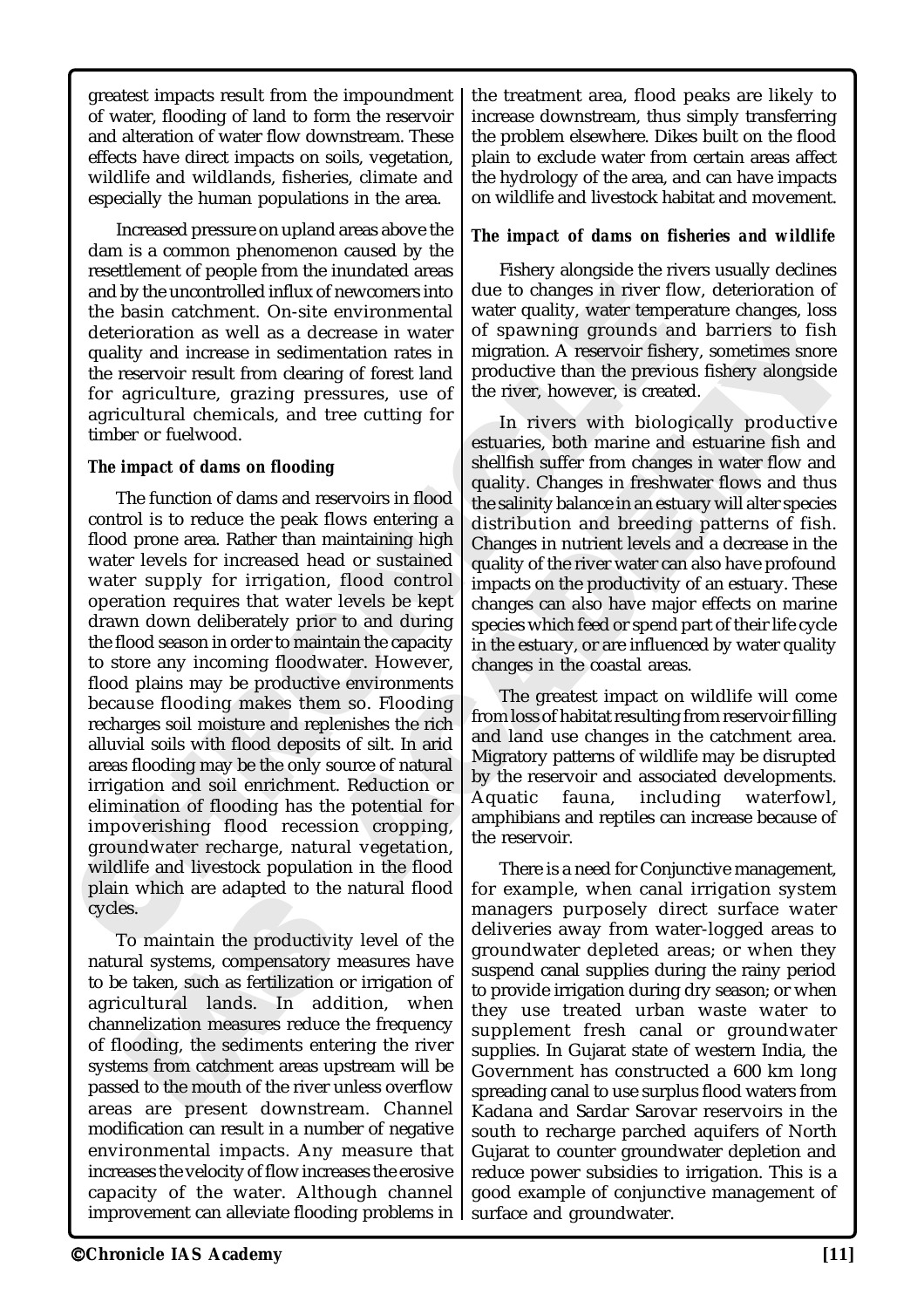Conjunctive management is an important opportunity for increasing irrigation efficiency in India and may be the country's best response to runaway groundwater depletion, massive farm-power subsidies, drought and dry spells, and water quality deterioration.

#### *Sustained conjunctive management requires:*

- high quality main system management in surface system.
- well-managed and regulated surface water distribution system.
- a profusion of groundwater wells in command areas.
- stringent enforcement of appropriate rules and norms for siting of groundwater structures.
- a main system operational protocol (irrigation scheduling; rules for gate operation, real-time information and communication system, etc) that supports optimal conjunctive use.
- effective network in agricultural extension.

#### *Examples of Conjunctive managements in India:*

Figure quality main system management in The proliferation of tubs<br>
surface system. The proliferation of tubs areas has made it possible<br>
distribution system.<br>
A a profitsion of groundwater wells in the present and the sys m. Waterlogged areas shr<br>alture boomed in previously unjust. Irrigation efficiency, once of<br>meters/hectare of canal supplie<br>then now measured as cubic me<br>groundwater irrigated area togo<br>high.<br>he vast plains of Punjab offer m. Waterlogged areas shru<br>https://waterlogged areas shru<br>https://waterlogged areas shru<br>https://web.com/measured as cubic method<br>https://water-integrated area toge<br>high.<br>https://waterlogging and station in the 1950s and 60 The Mahi Right Bank Canal System in central Gujarat is one example of conjunctive use by default. Commissioned in the 1970s, the canal irrigation system provided water to 250,000 hectares of land that became waterlogged and faced secondary salinization. Over the years, about 100,000 private tube wells were constructed and became the major source of irrigation water in command areas . These tube wells now serve as vertical drains—excellent substitutes for capital-intensive lateral drainage system. Waterlogged areas shrunk and agriculture boomed in previously unproductive regions. Irrigation efficiency, once defined as cubic meters/hectare of canal supplies was low; but when now measured as cubic meters/canal and groundwater irrigated area together, it is very high.

The vast plains of Punjab offer the same story. Massive waterlogging and secondary salinization in the 1950s and 60s have eased or been eliminated by private tube well development.

Down south in Tamilnadu, many canal irrigation systems have been over-extended so much so that canal water supplies needed to be rotated to different blocks of command areas. In some systems, all canal water is supplied to half a command area for a certain number of months; the other half uses well water while waiting for its turn to canal water privileges. In other systems, the entire canal network is run for a particular season, with canal water deliveries confined to left side in one year and on the right side the next year.

System management in<br>
For proliferation of tube<br>
regulated surface water<br>
managers to distribute availa<br>
over a much larger area than<br>
more amound the surface water<br>
from canal irrigation as much<br>
the more than—direct irri The proliferation of tube wells in command areas has made it possible for irrigation system managers to distribute available surface supplies over a much larger area than was earlier possible. Moreover, farmers value groundwater recharge from canal irrigation as much as—sometimes even more than—direct irrigation benefit.

## **D) MODERN TECHNIQUES:**

#### • **Drip Irrigation**

It is defined as the precise, slow application of water in the form of discrete or continuous or tiny streams of miniature sprays through mechanical devices called emitters or applicators located at selected points along water delivery lines.

d surface water<br>
also surface the managers to distribute available surface supplies<br>
over a much larger area than was earlier possible.<br>
Noreover, farmers value groundwater recharge<br>
even more than—direct irrigation as muc It is also called trickle irrigation. Drip irrigation is adopted extensively in areas of acute water scarcity and especially for crops such as Coconut, Grape, Banana, Ber, Citrus, Sugarcane, Cotton, Maize, Tomato, Brinjal and plantation crops. The advantages of drip irrigation are:

- **1.** Controlled application of water as per the needs of plants at low pressure to limited soil areas (root zones).
- **2.** Water saving to the tune of 50 to 70 per cent by reducing the total evaporative surface, reduction in runoff and controlling deep percolation losses.
- **3.** Soil erosion is minimal, due to no runoff water on surface.
- **4.** Weed growth is minimum.
- **5.** Water loss through transpiration is low.
- **6.** Development of surface crust and determination of surface soil structure is avoided. Soil compaction is less.
- **7.** Limited soil wetting permits undisturbed cultural practices.
- **8.** It is possible to obtain better yield and quality of crops by controlling soil moisture-air -nutrients level.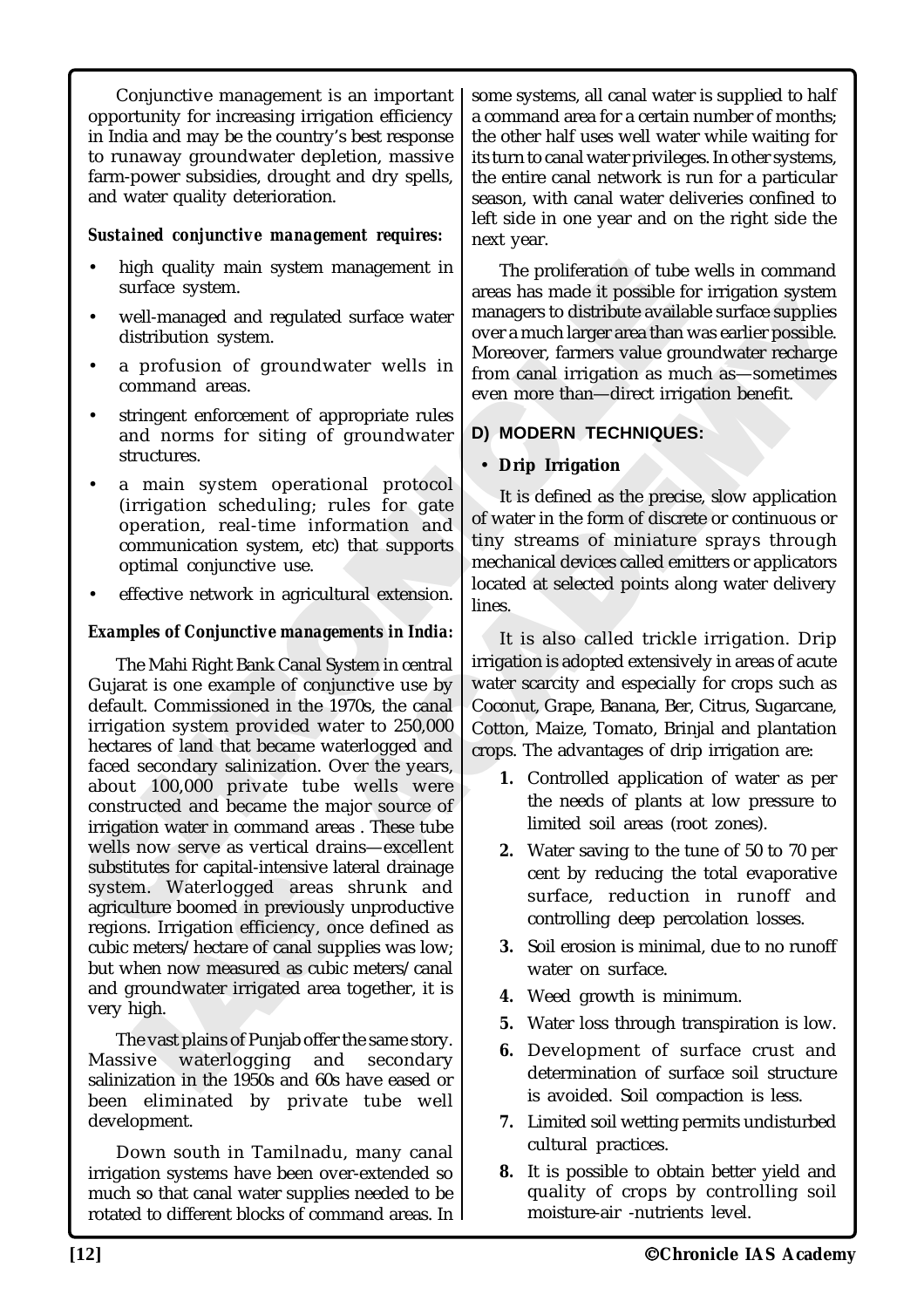- **9.** We can save the fertilisers by monitoring the supply of nutrients as per the need of the crop.
- **10.** Improvements in biological fertility can be achieved by avoiding pollution.

This heavy initial expenditure usually<br>
the source of water and pump set on the well or<br>
broing. This heavy initial expenditure usually<br>
in his fields, though subsidists are given on the<br>
unchase of these equity<br>meritor to pump set on the well or<br>
ital expenditure usually<br>
or to install drip systems<br>
bsidies are given on the<br>
the long term basis, the<br>
is more economical and<br>
is more economical and<br>
is more economical and<br>
is more economical The initial expenditure in establishing a long term drip irrigation system usually costs around Rs.32,000/- per hectare. This includes the cost of all the components mentioned earlier except the source of water and pump set on the well or boring. This heavy initial expenditure usually discourages the cultivator to install drip systems in his fields, though subsidies are given on the purchase of these equipment by the central and state governments. On the long term basis, the drip irrigation system is more economical and paying for the farmers.

#### • **Sprinkler Irrigation**

The main characteristics of sprinkler irrigation system are:

- **1.** Sprinkler irrigation system conveys water from the source through pipes under pressure to the field and distributes over the field in the form of spray of 'rain like' droplets. It is also known as overhead irrigation.
- **2.** Different types of sprinkler systems namely portable, semi-portable, semipermanent and permanent are in vogue. But due to increased labour costs and energy costs, different types of sprinklers are developed.
- **3.** Center-pivot system is largest sprinkler system with a single machine can irrigate upto 100 ha. A center - pivot sprinkler consists of a series of sprinklers mounted on a lateral pipe, 50 - 800 m long, mounted or carried by a row of five or more mobile towers.
- mounted on a lateral pipe, a<br>long, mounted or carried by<br>five or more mobile towers.<br>One end of the lateral is fixed<br>pad. The unit rotates aroun<br>pivot where water is pumpe<br>pipe, and water is distribute<br>sprinkler fitted on mounted on a lateral pipe, 3<br>long, mounted or carried by<br>five or more mobile towers.<br>One end of the lateral is fixed<br>pad. The unit rotates aroune<br>pivot where water is pumpe<br>pipe, and water is distribute<br>sprinkler fitted on **4.** One end of the lateral is fixed on a pivot pad. The unit rotates around a center pivot where water is pumped into the pipe, and water is distributed through sprinkler fitted on lateral. The limitations of this system are,
- **5.** 10 20 % of area is not irrigated at the corners of square or rectangular plot.
- **6.** High energy requirement and huge cost of the equipment.
- **7.** Now lateral move systems are developed to overcome the drawbacks in pivot-pivot system for irrigating

square or rectangular plots. This irrigation system consists of lateral move systems, which move up and down the field.

#### **Sprinkler irrigation can be advantageously chosen in the following situations:**

- **1.** When the soil is too shallow eliminating the possibility of levelling of lands.
- **2.** When the land is too steep (> 1% slope).
- **3.** When light (<5 cm) and frequent irrigations are to be given.
- **4.** When soils are very sandy (rapidly permeable coarse textured soils) and
- **5.** When supplemental irrigation is to be given to dry land crops during prolonged dry spells, without any land preparation.

#### **Sprinkler irrigation can be a disadvantage in the following situations:**

- **1.** High winds (>12 km/hr) cause improper distribution of water.
- **2.** Evaporation losses are high from sprinkler irrigation especially under high temperature and low relative humidity conditions.
- **3.** The initial cost is high.

## • **Supplemental irrigation**

Fractium is a summation and the same of the same dual drip systems<br>
and drip systems<br>
are given on the<br>
transland<br>
teconomical and<br>
teconomical and<br>
teconomical and<br>
teconomical and<br>
teconomical and<br>
teconomical and<br>
tecon Supplemental irrigation (SI) can be defined as the addition of small amounts of water to essentially rainfed crops during times when rainfall fails to provide sufficient moisture for normal plant growth, in order to improve and stabilize yields. SI in areas with limited water resources is based on the following three premises:

- **1.** Water is applied to a rainfed crop which would normally produce some yield without irrigation.
- **2.** Since precipitation is the principal source of moisture for rain-fed crops, SI is only applied when precipitation fails to provide essential moisture for improved and stabilized production.
- **3.** The amount and timing of SI are not scheduled to provide moisture-stress-free conditions throughout the growing season, but to ensure that the minimum amount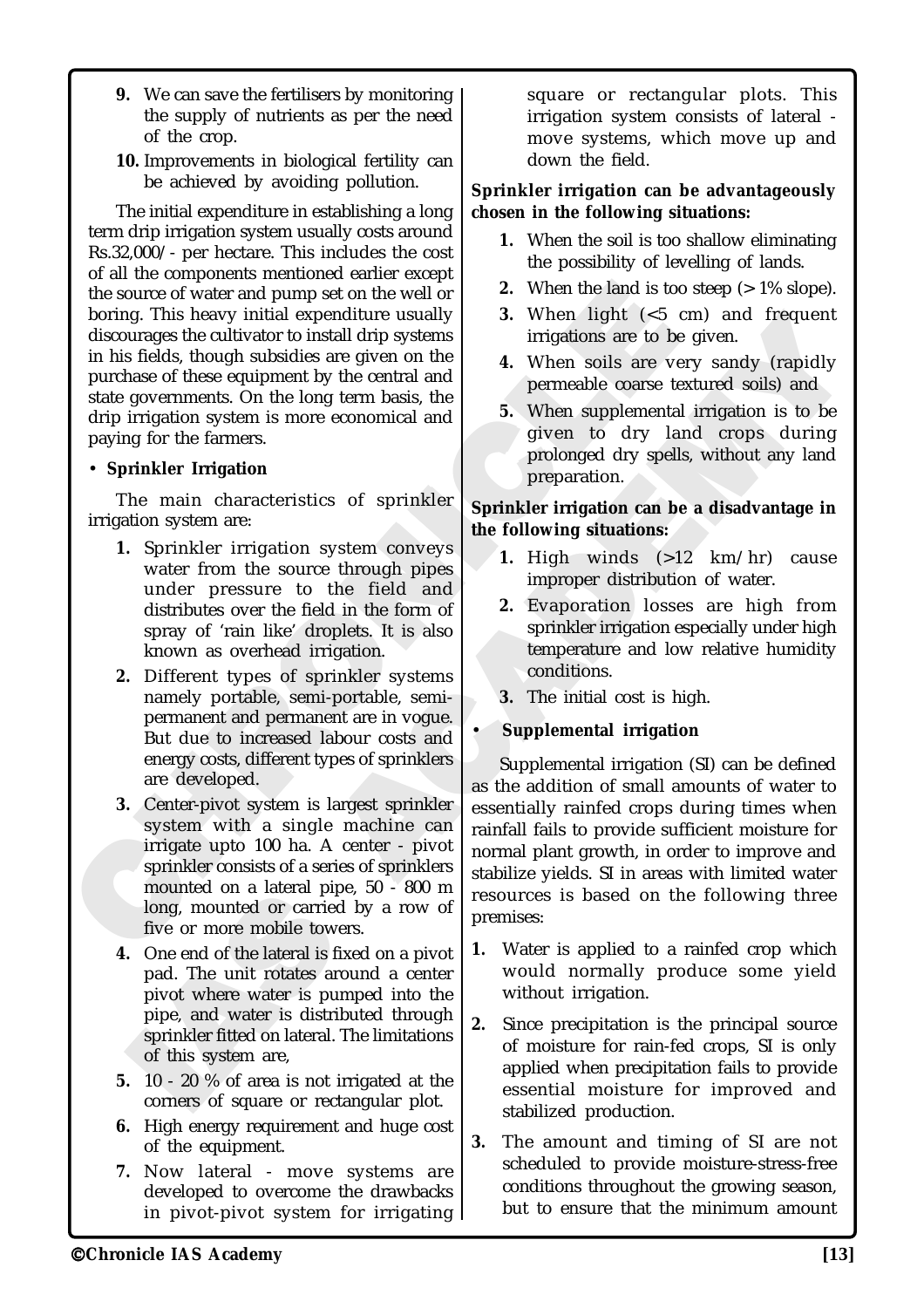of water required for optimal (not maximum) yield is available during the critical stages of crop growth.

Supplemental irrigation is the opposite of full or conventional irrigation (FI). In the latter, the principal source of moisture is fully controlled irrigation water, and highly variable limited precipitation is only supplementary. SI is dependent on the precipitation of a basic source of water for the crop.

Water for supplemental irrigation comes mainly from surface sources, but shallow groundwater aquifers increasingly are being used. Among non-conventional water resources that have potential for the future, such as treated sewage water-harvesting is also important.

# **CONTEMPORARY ISSUES RELATED TO WATER RESOURCES IN INDIA**

## **A) Water use efficiency:**

Water use efficiency is not simply a matter of using less water through restrictions. It is about careful management of water supply sources, use of water saving technologies, reduction of excessive demand and other actions. Water use efficiency is generally defined as: "the socially beneficial reduction of water use or water loss. It simply implies that:

- Water resource use and protection are given equal concern; external social, environmental and economic effects of water use are taken into account:
- Social and economic planning are integral to water use management; and circumstances and context are important factors.

CONTEMPORARY ISSUES RELATED TO WATER RESOURCE<br>
A) Water use efficiency:<br>
Water use efficiency is not simply a matter shutters: and d) poor water<br>
of using less water through restrictions. It is distribution network. Wh<br>
so Ictivity of rarm land has to be increasing population. This req<br>noreasing population. This req<br>num agricultural land is brou<br>ted cultivation and multi crop<br>ver, the land and water resource<br>scare. Thus increasing the v<br>ncy Ed production of food to keep<br>sed production of food to keep<br>creasing population. This requ<br>mum agricultural land is broug<br>ted cultivation and multi crop<br>ver, the land and water resources<br>care. Thus increasing the w<br>mey of Irrigation sector is the biggest consumer of water as more than 80% of available water resources in India are being presently utilized for irrigation purposes. However, the average water use efficiency of Irrigation Projects is assessed to be only of the order of 30-35%. The productivity of farm land has to be increased for increased production of food to keep pace with the increasing population. This requires that maximum agricultural land is brought under irrigated cultivation and multi crop farming. However, the land and water resources are finite and scare. Thus increasing the water use efficiency of existing irrigation projects, projects under execution and contemplated for execution is of vital importance for maintaining food security and making available water for other developmental needs.

Irrigation projects use extensive open channel conveyance systems to distribute water from source to individual farm plots. The delivery of irrigation water to individual farm plots incur a significant loss of water due to: a) seepage;

RY ISSUES RELATED TO WATER RESOURCE<br>
y:<br>
is not simply a matter<br>
b) evaporation; c) leakages<br>
is not simply a matter<br>
distribution network. Wh<br>
ment of water supply<br>
is made and taken into<br>
saving technologies,<br>
is made an SUES RELATED TO WATER RESOURCES IN INDIA<br>
imply a matter by evaporation: c) leakages in structures, gates,<br>
imply a matter subtlivition network. While designing any<br>
strictions. It is distribution network. While designing b) evaporation; c) leakages in structures, gates, shutters; and d) poor water management in the distribution network. While designing any irrigation system, an assessment of these losses is made and taken into account in total requirement of irrigation water so that system meets the crop water requirement of its command.

#### **The loss of water, while it is conveyed from source to individual farm plots, takes place in the following components of irrigation system:**

- (i) Losses in main & branch canals, distributaries, minors & sub-minors;
- (ii) Losses in field channels and water courses during distribution of irrigation water from field outlets to individual farm plots; and
- (iii) Losses in field application i.e. during application of irrigation water to individual farm plots.

'Efficiency' of water use has to be assessed in at least three ways. 'Irrigation' efficiency as conventionally defined by engineers relates to the ratio of consumptive use of irrigation to gross irrigation supplies. 'Productive' efficiency, that is the quantum of production per unit of water utilized, can be measured with reference to consumptive use, for irrigated and rain-fed areas separately or in combination, and in physical terms (yields or better crop biomas) for individuals crops or in terms of value for total crop production. 'Economic' efficiency is measured by comparing the outcomes of the current allocation and use of available water (and associated inputs) with their 'optimum' allocation and use, given the technology, prices of inputs and outputs, and weights attached to different social objectivs. On the basis of currently available data, utilized in this exercise, it is possible to get an idea of the first two measures of efficiency.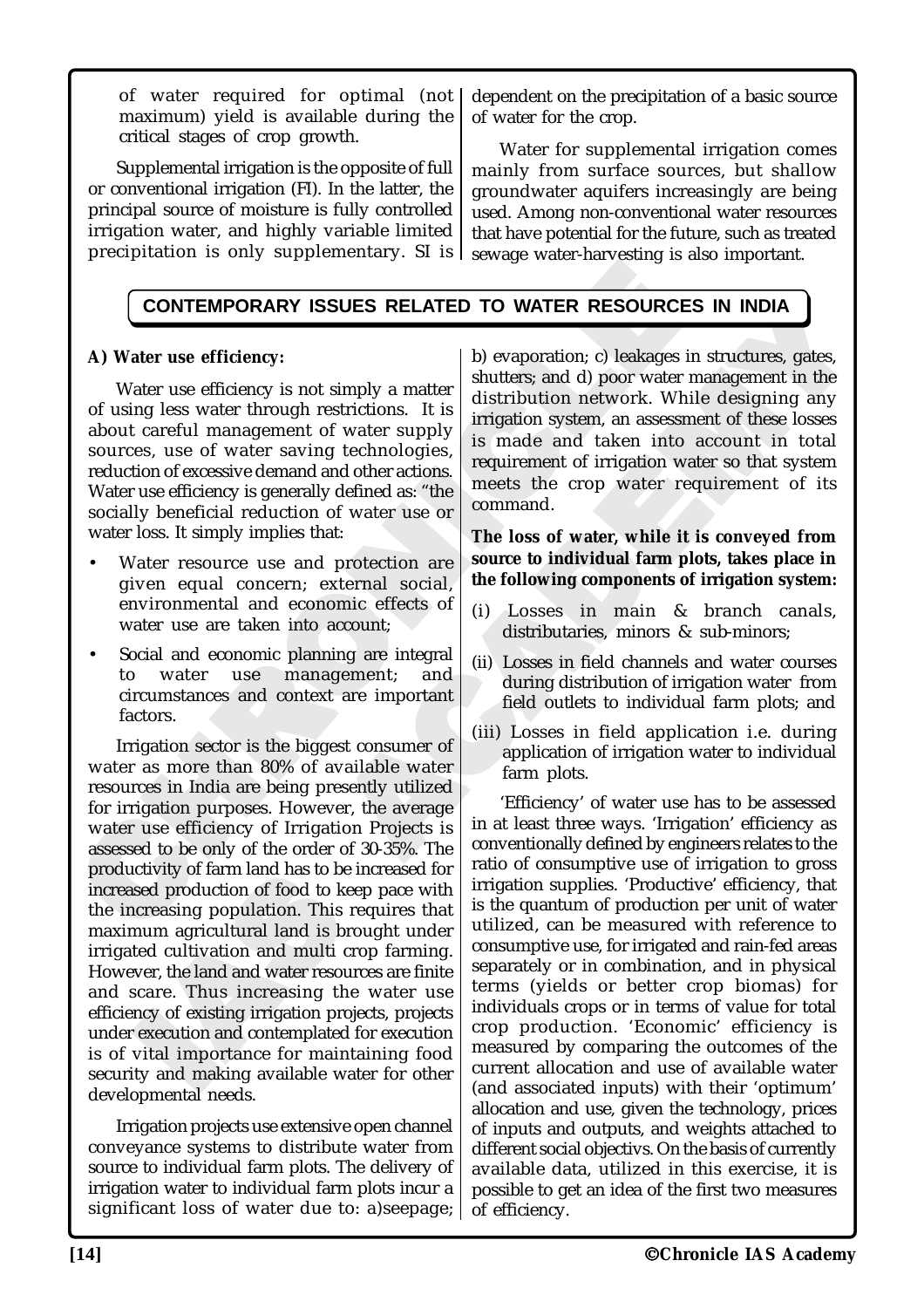#### **Measures recommended for increasing Water Use Efficiency**

## **A. Structural Measures:**

- Regular/periodic maintenance of canals by clearing off weed/ vegetation growth etc.;
- Restoration of sections of all channels to their designed sections;
- Repair of damaged lining in canals and regular maintenance of lining so that progressive damage to lining could be avoided;
- Selective lining of canals in reaches passing through permeable soil strata;
- Lining of field channel/water courses having high losses;
- Regular maintenance of gates and shutters so as to eliminate losses on account of leakages.
- Repair / Replacement of damaged gates and shutters;
- Improve control in distribution networks by providing appropriate control structures in canals and distribution system;
- Installation of water meters for ensuring volumetric supply of irrigation water to farmers;
- Rehabilitation & Restoration of Structures.

## **B. Non-structural Measures:**

- Involvement of farmers in the management of Irrigation Systems for ensuring equitable distribution and efficient use of irrigation water<sup>.</sup>
- Formation of Water Users Assote<br>
he command area and giving<br>
esponsibility of distribution of<br>
water and maintenance of Irrigat<br>
progressively starting from field<br>
Adopting Participatory<br>
Management practices.<br>
Fraining of Cormation of Water Users Assotraneon<br>he command area and giving<br>esponsibility of distribution of<br>vater and maintenance of Irrigat<br>rogressively starting from field<br>dopting Participatory<br>Management practices.<br>Training of far • Formation of Water Users Associations in the command area and giving them the responsibility of distribution of irrigation water and maintenance of Irrigation system progressively starting from field channels;
- Adopting Participatory Irrigation Management practices.
- Training of farmers so as to educate them on various issues related correct agricultural practices and the advantage of optimal irrigation and harms of over Irrigation.
- Providing agricultural extension facilities in the command of each Project.

• Appropriate pricing policy for irrigation water to avoid wastages and over irrigation.

#### **B) Water Resource Management using indigenous methods:**

The indigenous knowledge in India has always developed practical ways for society to live in a sustainable manner with nature, in full respect with the diversity of agro-ecological climatic zones, even those that seems the most difficult and inhospitable.

In Indian tradition, the knowledge was transmitted through practical work under the direction of respected elders and gurus.

#### **Some examples are:**

- Frequare of damaged image in canaals and giving in cannot denoted;<br>
regular maintenance of lining so that is espect with the diversity<br>
progressive damage to lining could definal conserved difficult and inhospitable.<br>
Sele Example to lining so that<br>
anals in reaches passing<br>
so that and the difficult and inhospitable.<br>
anals in reaches passing<br>
so that and interest through practice in the solid strata;<br>
thannel/water courses<br>
<br>
some examples ining could be<br>
reaches passing<br>
the difficult and inhospitable.<br>
The Indian tradition, the knowledge was<br>
transmitted through practical work under the<br>
twater courses<br>
the constraint tradition of respected elders and guru **a) Baudi** is a deep stoned pit, which is dug where water percolates naturally from the earth surface. It is circular/square in shape. which gently slopes towards the pit in the centre. While constructing baudis, the masons place stones in a particular sequence to have continuous percolation of water from the ground. Baudiis sometimes provided with an outlet and is covered with roof to protect the water. It is smaller in size thus water is used only for drinking purposes. Mostly, the baudis are located at an approachable distance from residential area. One of the characteristic features of baudi is that it narrows down to the bottom.
	- **b) Nawn** is a type of water storing structure with a huge capacity to store water. On locating the water source, a tank like structure is constructed by stones. A special channel is segregated from the tank for the users to wash clothes or take bath without polluting the main water source. There is a provision of roof as well as walls on three sides of the tank with sluices on front side to check falling of dust or any other unwanted things into its water.
	- **c) Khatris** are rectangular, deep pits made on the hill slopes in hard rocks, where rain water is collected through seepage from rocks. These traditional water storage structures are mostly found in Hamirpur, Kangra and Mandi districts of Himachal Pradesh. The basic purpose of khatri is not to harvest the surface run off but the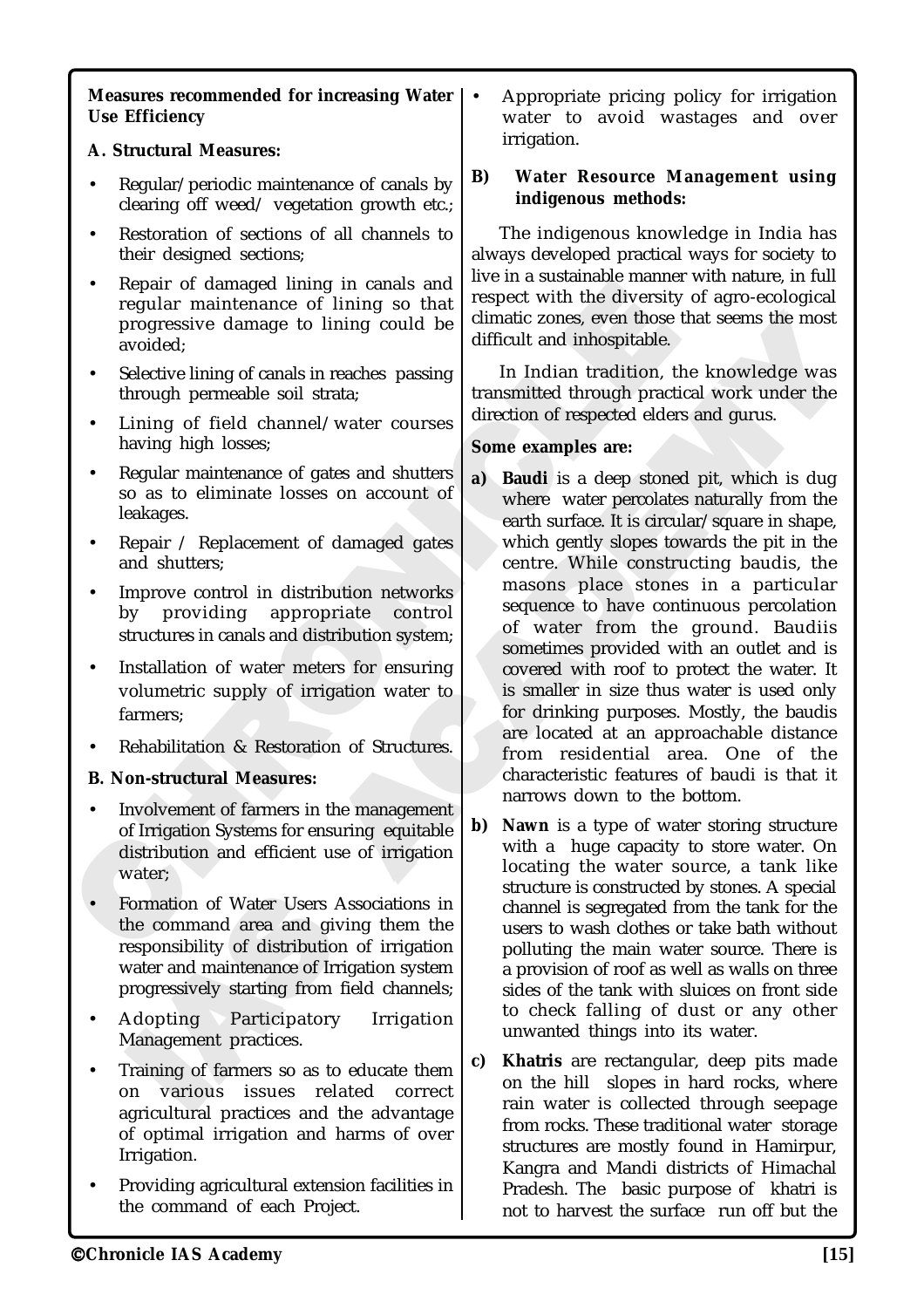rainwater that flows through the rocks and soils of hilly regions.

**d) Tankas** (small tank) are underground tanks, found traditionally in most Bikaner houses. They are built in the main house or in the courtyard. They were circular holes made in the ground, lined with fine polished lime, in which rainwater was collected. *Tankas* were often beautifully decorated with tiles, which helped to keep the water cool. The water was used only for drinking. If in any year there was less than normal rainfall and the *tankas* did not get filled, water from nearby wells and tanks would be obtained to fill the household *tankas*. In this way, the people of Bikaner were able to meet their water requirements. The *tanka* system is also to be found in the pilgrim town of Dwarka where it has been in existence for centuries. It continues to be used in residential areas, temples, *dharamshalas* and hotels.

# **STEPS TAKEN BY GOVERNMENT FOR WATER RESOURCE MANAGEMENT**

Fourise time with the sixten in where it has been in exidenced that as were often beautifully<br>
the value of the used only the sixten beautifully<br>
the water cool. The water was used only the temples, *dharamshalas*<br>  $\bullet$  t Were often beautifully<br>
External to keep<br>
External to keep<br>
External to keep<br>
External to keep<br>
External to keep<br>
External to have during to natural<br>
Solution of the states is<br>
the allocation of the states is<br>
Another seri In the Indian context, the allocation of functions and powers relating to natural resources between the centre and the states is specified in the Constitution. The development and management of all natural resources except minerals is vested with the states, subject to central government involvement and/or intervention in matters of national importance and in matters involving inter-state matters and international relations. Central legislation often takes place in consultation with states. In addition, the centre also suggests model legislation for adoption by the state governments.

is unfettered, influence of ammes because central financial<br>entrally sponsored schemes acc<br>icant proposition of the resource<br>opment plans. Fiscal policies (<br>ding subsidies explicit and imp<br>ig of natural resources) have hel s unfettered, influence or<br>ammes because central financial<br>entrally sponsored schemes acco<br>cant proposition of the resource<br>opment plans. Fiscal policies ((<br>ling subsidies explicit and impl<br>g of natural resources) have bet The central government has formulated the National Policy Statement in consultation with states outlining the broad priorities and modalities for extraction and utilization of different natural resources. The concretization of these policies into programmes and the responsibility for their implementation by different agencies are significant, but by no means unfettered, influence on states' programmes because central financial assistance and centrally sponsored schemes account for a significant proposition of the resources for state development plans. Fiscal policies (especially including subsidies explicit and implicit in the pricing of natural resources) have become an important factor influencing the quality of natural resource management.

#### **Deficiencies in the legal framework:**

Laws concerning water have grown in a piecemeal and ad hoc manner without a clearly articulated uniform conceptual basis in respect of something so fundamental as the nature and content of water rights. That users entitled to use of water do not have ownership rights but only use rights which is of course well recognized.

Another serious lacuna is the lack of clearly defined criteria for determining the entitlements of different claimants to the common pool of water resources in a river basin. Thus, central legislation does not specify the basis for deciding the entitlements of riparian states.

helped to keep<br>
was used only<br>
and the temples, dharamshalas and hotels.<br> **ERNMENT FOR WATER RESOURCE MANAGEMENT**<br>
allocation of of water do not have ownership rights but only<br>
any to natural<br>
and the states is<br>
allocation Lacunae in the legal framework are compounded by organizational deficiencies and weak governance. As noted earlier, all the functions relating to water resources are vested with the government. These processes are neither transparent nor subject to any pubic scrutiny. Those directly affected and civic society organizations do not have any opportunity for participation or even consultation in these matters. Even the limited grievances and criticisms they voice are ineffective for lack of access to relevant information. Another area of glaring failure of governance is in the implementation of water resource programmes for both large scale projects and in local water supply schemes, soil conservation, and watershed development. The use of contractors for construction of local works is the normal practice. They are closely linked to, or proxies for, locally influential people, often party functionaries. The procedures for award of contracts, inspections of implementation, and verification of works reported to be complete are very lax. Mostly they do not even exist. Instances of incomplete works, works of poor quality, and sometimes no work at all are numerous. Several instances have been reported in the press and documented in some evaluation studies. No government has ever considered commissioning independent periodic verification of specific works reported to be completed.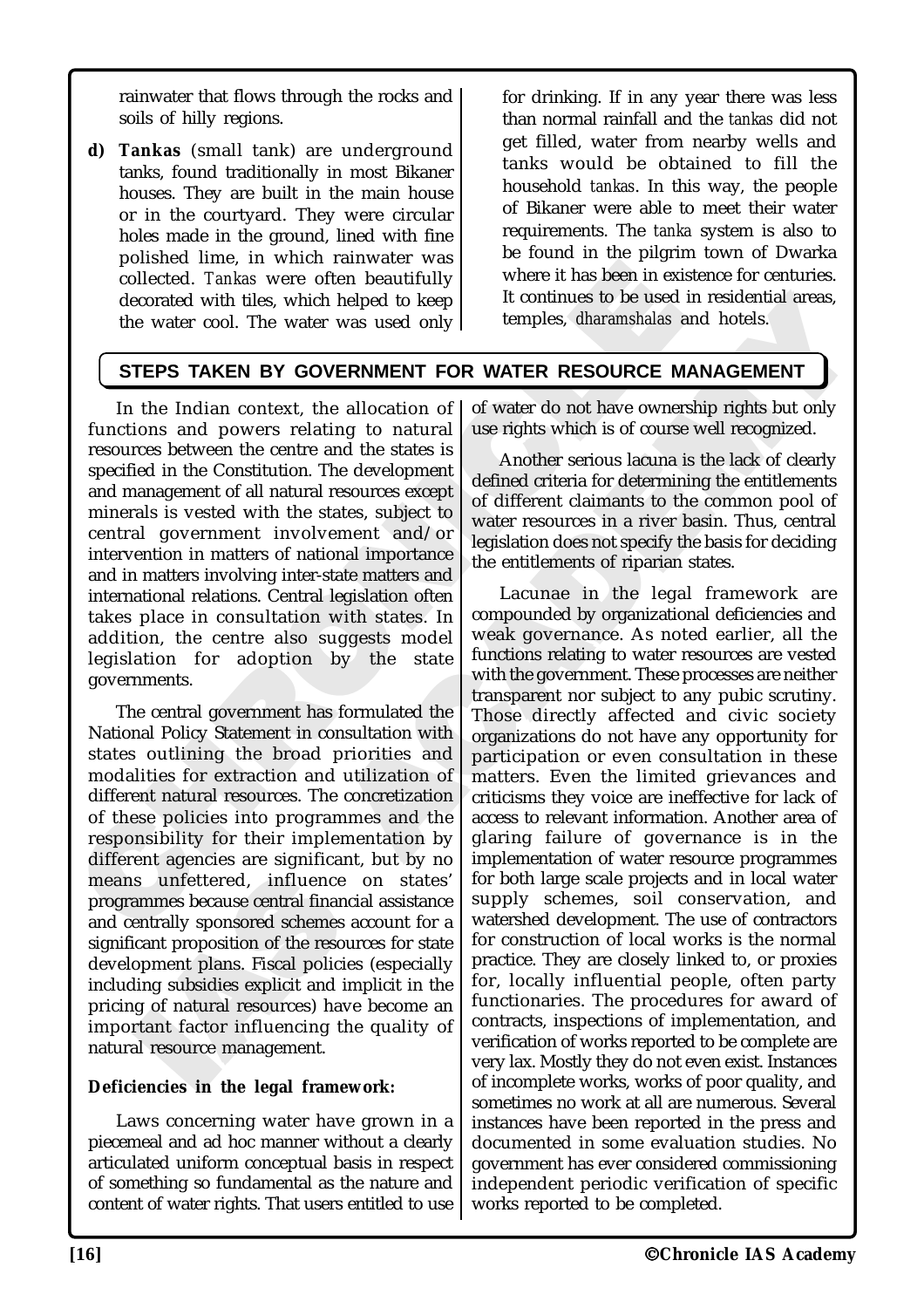the solution last my privariate and allowing is a colution and allowing the market mechanism to take care of the and opportunity for a summative which plays a key role in a summative which plays a key role in the levels an Valization and anowing<br>
on to take care of the<br>
ch plays a key role in and opportunity for accompany on only as a key role in<br>
the plays a key role in a dividend and a clearer de-<br>
involves reconciling and<br>
involves reconc Without addressing the problem of weak and bad governance, it is futile to expect significant progress in improving the quality of water resource management, and averting the over exploitation and degradation of this critical natural resource. Some people (the World Bank, International Food Policy Research Institute and other international aid bureaucracies are the most vocal proponents of this line) argue that the solution lies in privatization and allowing the market mechanism to take care of the problem. This is untenable. Being a common pool natural resource which plays a key role in sustaining a healthy ecosystem, and which has multiple uses and numerous claimants, water resource management involves reconciling and balancing considerations of efficiency, equity, and sustainability. Given its fluidity and the pervasive scope for mutual interference between uses and users, enforceable property rights and trading on any significant scale are nearly impossible. The market mechanism cannot, therefore, be expected to produce an efficient allocation across space and different uses. And it will hardly be concerned with equity or sustainability. Hence, the competing claims have to necessarily be mediated by the society through public institutions and an essentially political process.

#### **Institutional reform must address the following basic issues:**

- consistency, the interpretation of<br>by courts and tribunals reflect<br>udgements, the extent to which<br>or have not met the criteria of<br>erved the interests of efficient<br>and sustainable use of water.<br>The process of arriving at im onsistency, the interpretation of<br>y courts and tribunals reflecte<br>idgements, the extent to which<br>r have not met the criteria of j<br>erved the interests of efficient,<br>md sustainable use of water.<br>The process of arriving at im **1.** We need to correct gaps, weaknesses, and inconsistencies in existing laws and regulations. There is a need for much deeper and systematic study of the scope and content of specific laws, their conceptual basis, clarity, and internal consistency, the interpretation of the laws by courts and tribunals reflected in their judgements, the extent to which they have or have not met the criteria of justice and served the interests of efficient, equitable, and sustainable use of water.
- **2.** The process of arriving at important policy decisions as well as investment decisions must be made more transparent; there must be adequate opportunities for those affected by projects (whether beneficially or adversely) and citizens groups to voice their interests and concerns; and it should be ensured that they are discussed in public forms with the help of independent
- **3.** Regulatory and dispute settlement mechanisms should be taken away from the government's control and entrusted to bodies comprising independent professionals. Non-confrontational and quasi-judicial methods of resolving disputes should be given greater importance and should be encouraged through appropriate enabling legislation.
- Eventigation in the water and the matter and the matter and the matter and the matter and the scheme that all the density and the density and the density and the scheme the mean term infinitives are welcome the density and **4.** Giving user representative a sense of stake and opportunity for active participation in making and implementing decisions at all levels and a clearer definition of the rights and obligations of stakeholders is essential. Some recent reform initiatives are welcome attempts in this direction. But they are as yet confined to a few states and even those that have gone farthest (such as AP and Orissa) do not give the elected management committees any power to decide, adapt, and enforce allocation rules and schedules. These powers still vest with the irrigation bureaucracy and are open to influence and direction by the political executive.
	- **5.** Measures to improve the quality of information and analyses on resources and their management must be a crucial part of institutional reform in the water sector (as indeed in many other spheres of public interest). Active user participation in resource management will facilitate wider and easier access of information to users. But a number of measures are needed to improve the quality and reliability of information and make them a truly public good. For this purpose, the following specific measures are essential:
		- the apex agencies concerned with water planning and policies (the Planning Commission, CWC, and state water resource agencies) should significantly expand and improve professional competence and increase the funds allocated to collect more and better data from micro watersheds to sub-basins and basins and using specialized professional units;
		- these institutions as well as bodies such as the Indian Council of Social Science Research (ICSSR) should be given funds to specifically encourage and facilitate universities and professional research institutions to conduct sustained and in-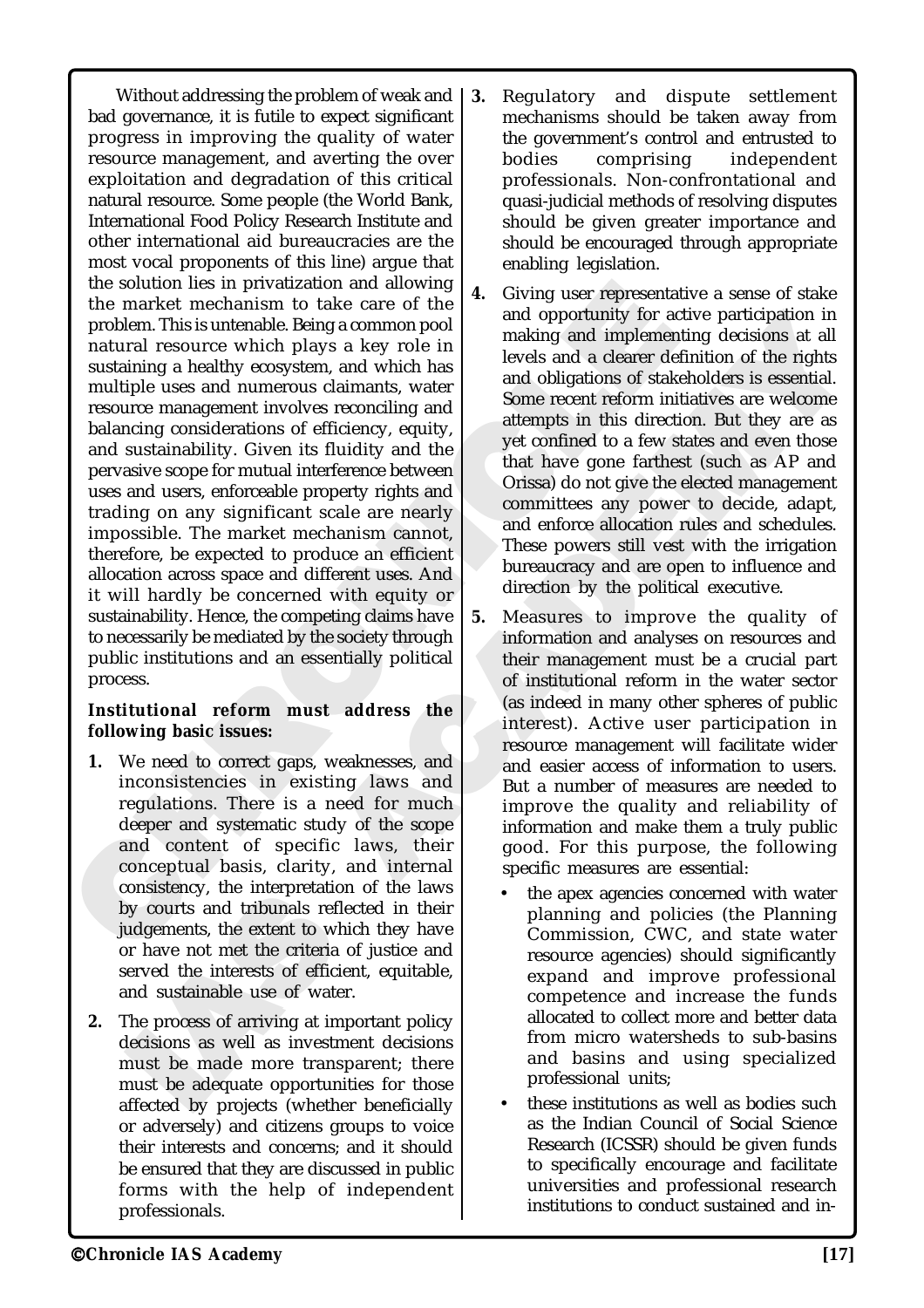depth studies on issues relating to the water sector in different parts of the country;

- conventional field survey methods for collecting data on the extent of irrigated and rain-fed crop areas (overall) and by major as well as the status of reservoirs, crop conditions, and even yields should be progressively replaced by the use of remote sensing imagery—a fast developing technology and one which has the potential to give far more objective and accurate estimates: and
- it should be made mandatory under the Freedom of Information Law for all such information to be made freely accessible to the public.

be progressively replaced by the use of the energy states of the same of Water Use the potential to give far more than the potential of two finds the potential of the more than the more than the more than the more than the replaced by the use of<br>
ial to give far more<br>
ial to give far more<br>
ial to give far more<br>
le mandatory under the<br>
le mandatory under the Water Use Efficiency as a<br>
mation Law for all such<br>
<sup>1</sup> water Use Efficiency as a<br>
ma Further given that direct monitoring and enforcement of regulations is impossible, strong economic incentives are essential to influence the behaviour of users. This depends essentially on the cost at which water is available and the costs of methods of economizing water relative to the benefits generated by water use. Government policies for pricing of water and electricity for pumping water totally ignore this. Public irrigation is highly subsidized: water rates are only a fraction of supply costs; and assessment and collection of dues at even these low rates is very lax. Electricity is also highly subsidized and subsidies have been increasing over the years to a point where electricity is nearly free in several states.

Transition of the semi-transitional deviated land more than douctivity of land and in some area<br>as much as four or five times. T<br>igated agriculture have increase in the prices of farm produ-<br>hand, the costs of water (both ted land more than dou<br>ctivity of land and in some areas<br>as much as four or five times. Tl<br>igated agriculture have increa<br>d of improved agricultural techne<br>se in the prices of farm produc<br>hand, the costs of water (both su<br> Individual users' decisions on investing in well irrigation and the way they use water depends crucially on what it costs them to get water relative to the benefits from its use. Irrigated land more than doubles the productivity of land and in some areas increases it by as much as four or five times. The returns to irrigated agriculture have increased with spread of improved agricultural technology and increase in the prices of farm produce. On the other hand, the costs of water (both surface and groundwater) relative to output value have gone down. In such a situation it is hardly surprising that the demand for irrigation has grown much more rapidly than available supplies. The result is an increasing intensity of competition to access the water available in public systems and competitive deepening of wells in the face of declining groundwater levels. The trends cannot be arrested, much less reversed, unless the cost of acquiring water at the user end is substantially increased along with tighter management and stricter enforcement of regulations by the state and the user communities. A radical change in institutional structures and pricing policy for water and electricity are thus crucial for any significant movement towards more efficient and sustainable water use.

#### **Some recent steps are:**

#### *• GOI is planning to establish National Bureau of Water Use Efficiency*

and one which<br>
is that the stational control of the mean of Water Use Efficiency<br>
stationary under the<br>
actory under the value of example in trigation, muricipal and<br>
actory under the station and control of efficiency<br>
rea Centre will establish a National Bureau of Water Use Efficiency as an "authority" for "promotion, regulation and control of efficient use of water in irrigation, municipal and industrial uses under the National Water Mission that was established as part of the National Action Plan on Climate Change. The National Bureau of Water Use Efficiency, will have the responsibility of improving water use efficiency across various sectors namely irrigation, drinking water supply, power generation and industry.

The Bureau will take up five benchmarking irrigation projects in parts of the country to demonstrate water use efficiency through water supply on volumetric basis, empowering Water Users Associations to price water and collect water charges and demonstrating state-of-theart technologies.

Further to improving "water use efficiency" by 20 per cent, the Mission will review the National and State Water Policies and prepare Sate-specific Action Plans for water sector "through consultation process".

States will have to establish Water Regulatory Authorities for overseeing water pricing and mandatory water audits. Several States have in the past expressed reservations on such a move.

The Mission will issue guidelines to States for basin-wise uses of water for irrigation, drinking and industrial use. At the centre of the plan is the strategy to open up the water sector and incentivise States that reform based on the principle that "incentivising is more effective in bringing out reforms."

Simultaneously, studies will be undertaken on impact of climate change, if any, on water resources.

With funding and technical assistance from the Asian Development Bank, the Ministry will initiate a National Water Use Efficiency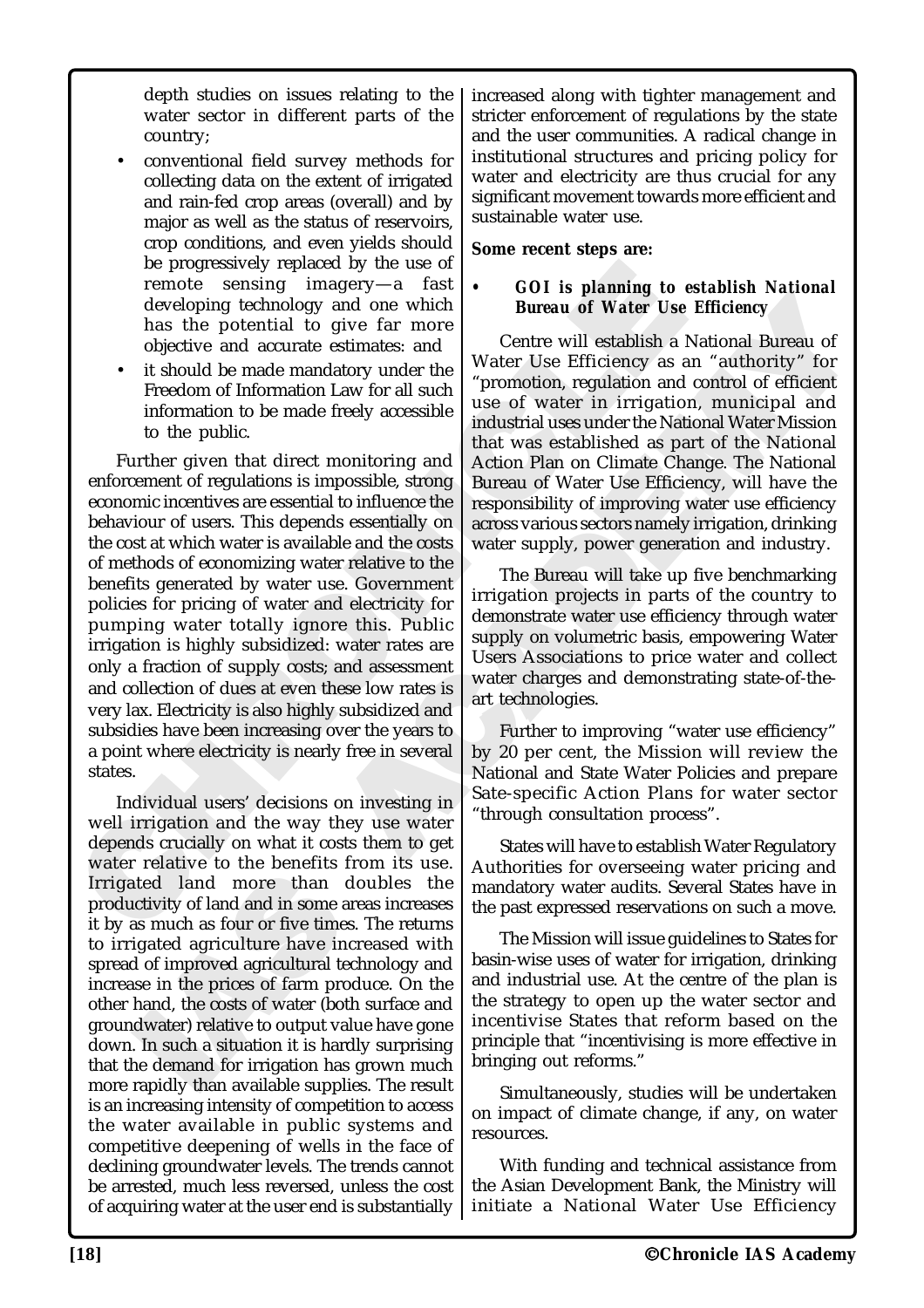Improvement Support Programme to identify "priority actions". The Central Water Commission has identified 138 major and 73 medium irrigation projects for baseline study of water use efficiency in two years. During 2013- 14, water use efficiency is targeted to be raised by five per cent.

#### *• First Aquifer Atlas released:*

Central Ground Water Board has released the countries first aquifer atlas.

Fractional viewer bound viewer is becaused the countries first aquifer atlas.<br>
The atlas provides a country wide overview and series and in the countries first aquifer atlas.<br>
The rest of the country available for each pri Net round may readesh, and may readesh, and may readesh, and missing the ratios of the country wide overview stimportant information (and major aquifer area and is spread with major spreads with major spreads with major sp The atlas provides a country wide overview and summary of the most important information available for each principal and major aquifer systems and depicts aquifer wise ground water scenario. It also deals with major issues and challenges which need immediate attention for sustainable management of ground water resources.

The aquifers of India have been classified in to 14 principal and 42 major aquifer systems. The compilation has been done on 1:250,000 scale by integrating the geological and hydro geological data of CGWB & GSI respectively and various other ground water related thematic data/information from other agencies.

Besides the all-India atlas, the State atlases of Himachal Pradesh, Chhattisgarh, Tamil Nadu-Pudducherry, Kerala, Karnataka and Meghalaya have also been released.

## *Main findings of the atlas:*

- **1.** There has been a sharp decline in groundwater levels in several parts of Delhi, West Uttar Pradesh, Haryana and Rajasthan over the years.
- **2.** Himachal Pradesh has the best groundwater level as water exploited is quickly recharged.
- France Present as water experience in<br>groundwater level as water expected<br>puickly recharged.<br>Delhi is the worst affected by<br>groundwater levels. The co<br>round Aravali Hills has created<br>which has disturbed the groundwater<br>ech Froundwater level as water ex-<br>uickly recharged.<br>Vithin the national capital, So<br>Delhi is the worst affected by<br>roundwater levels. The cor-<br>round Aravali Hills has created<br>which has disturbed the gro-<br>echarge system in the **3.** Within the national capital, South-West Delhi is the worst affected by depleting groundwater levels. The construction around Aravali Hills has created a situation which has disturbed the groundwater recharge system in the region. Further, overexploitation due to population concentration has led to depletion of levels and the recharge process is slow due to the type of soil in the region.
- **4.** Hard rock areas of South India have also been severely affected. But the recharge process is faster in the rocky areas. Good

rains over a five- to seven-year period can bring back water in aquifers.

- **5.** Alluvium, the major aquifer system, covers 31 per cent area in the country and is available in Uttar Pradesh, Bihar, West Bengal, Assam, Odisha and Rajasthan. This is followed by the sandstone aquifer that covers eight per cent area and is found in Chhattisgarh, Andhra Pradesh, Madhya Pradesh, Gujarat, Karnataka and Rajasthan.
- **6.** The rest of the country is covered with other formations of which basalt is in 17 per cent area and is spread over Maharashtra, Madhya Pradesh, Gujarat, Rajasthan, and Karnataka.
- **7.** Shale aquifer accounts for seven per cent area and is available mostly in Chhattisgarh, Andhra Pradesh, Madhya Pradesh, Rajasthan, north-eastern States and in the Himalayas.
- **8.** Limestone aquifer covers only two per cent area especially in Chhattisgarh, Andhra Pradesh, Karnataka, Gujarat and in the Himalayan States.
- Any wide overview<br>
tant information and the The rest of the country is covered with other<br>
d major says and<br>
act area and is spread over Maharashtra,<br>
agior issues and<br>
act area and is spread over Maharashtra,<br>
and Karnata **9.** Around 20 per cent area is covered by Banded Gneissic Complex and Gneiss aquifers which are available in almost all peninsular States as well as the Himalayan region.
	- **10.** The alluvium aquifer, followed by basalt is most suitable for artificial recharge and development of groundwater.

## **•** *Centre unveils River Basin Draft Bill:*

The Centre has released a Draft River Basin Management Bill which aims to set up 12 river basin authorities in the country to settle inter-state water disputes, prevent floods and pollution.

The Draft River Basin Management Bill, which seeks to amend the River Boards Act, 1956, propose to create a mechanism for integrated planning, development and management of water resources of a river basin. The current river boards do not have the provision.

The Bill proposes a two-tier structure for each of the 12 river basin authorities-Brahamani-Baitarini basin, Cauvery basin, Ganga basin, Godavari basin, Indus basin, Krishna basin, Mahanadi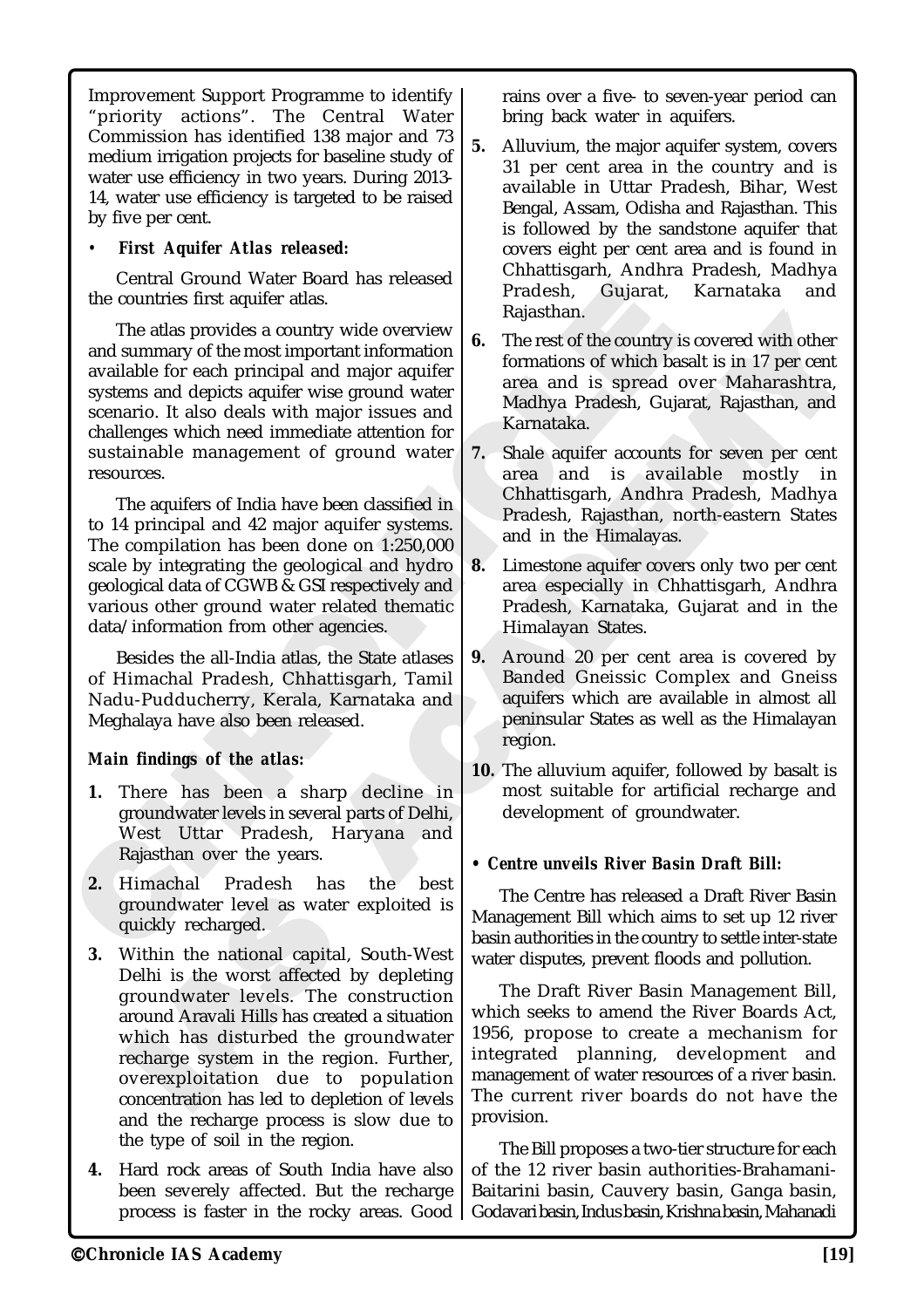basin, Mahi basin, Narmada basin, Pennar basin, Subarnreakha basin and Tapi basin.

The governing council will be entrusted with the job of approving the river basin master plan to ensure sustainable river basin development, management and regulation.

While taking steps to enable the basin states to agree on implementing the river basin master plan, the authorities will also settle inter-state water disputes.

The executive board on the other hand will prepare schemes for irrigation, water supply, hydropower, flood control, pollution control and soil erosion.

g the river basin master<br>
and the other hand will<br>
indivertent evapo-transport of rainfall<br>
on the other hand will<br>
indivertent evapo-transportance<br>
on the other hand will<br>
ol, pollution control and<br>
or augmenting utilizab The Bill mentions that the governing council of the concerned river will use conciliation and mediation to solve disputes between two or more states over recommendations of the authority or refusal of the states to undertake steps in pursuing the river basin master plan. If the matter is not to be settled, the dispute will then be referred to the Inter State River Water Disputes Act, 1956 for adjudication.

## • *National Water Framework Act drafted*

The Ministry of Water Resources had initiated the process of reviewing the National Water Policy, 2002.The Salient Features of Draft National Water Policy (NWP, 2012) are:

- to agree on implementing the river basin master and biability have<br>pan, the authorities will also settle inter-state<br>where are of rainfall<br>water disputes.<br>The executive board on the other hand will<br>proposed as the new step **a)** Constitutionally the States have the right to frame suitable policies, laws and regulations on water, the draft NWP, 2012 lays emphasis on the need for a national water framework law, comprehensive legislation for optimum development of inter-State rivers and river valleys, public trust doctrine, amendment of the Indian Easements Act, 1882, etc.
	- nter-State rivers and river valle<br>ust doctrine, amendment of t<br>asements Act, 1882, etc.<br>he Draft NWP, 2012 presents<br>icture of ecological need of the r<br>nan restricting it to only minin<br>equirement. It states that the<br>eeds of ter-State rivers and river valley<br>ust doctrine, amendment of th<br>asements Act, 1882, etc.<br>ne Draft NWP, 2012 presents<br>cture of ecological need of the ri<br>an restricting it to only minin<br>quirement. It states that the e<br>eeds o **b)** The Draft NWP, 2012 presents a holistic picture of ecological need of the river rather than restricting it to only minimum flow requirement. It states that the ecological needs of the river should be determined recognizing that river flows are characterized by low or no flows, small floods (freshets), large floods and flow variability and should accommodate development needs. A portion of river flows should be kept aside to meet ecological needs ensuring that the proportional low and high flow releases correspond in time closely to the natural flow regime.
- **c)** It recognizes the need to adapt to climate change scenario in planning and implementation of water resources projects. Coping strategies for designing and management of water resources structures and review of acceptability criteria has been emphasized.
- **d)** Need and approaches towards enhancing water availability have been stipulated. Direct use of rainfall and avoidance of inadvertent evapo-transpiration have been proposed as the new additional strategies for augmenting utilizable water resources.
- **e)** Draft proposes the mapping of the aquifers to know the quantum and quality of ground water resources in the country has been proposed with the provision of periodic updation.
- **f)** A system to evolve benchmarks for water uses for different purposes, i.e., water footprints, and water auditing should be developed to ensure efficient use of water.
- **g)** Water Users Associations should be given statutory powers to collect and retain a portion of water charges, manage the volumetric quantum of water allotted to them and maintain the distribution system in their jurisdiction.
- and the main and total them and maintain the distribution system and the proposed as the new additional strategies<br>tion control and proposed as the new additional strategies for augmenting utilizable water resources.<br>
to k **h)** All water resources projects, including hydro power projects, should be planned to the extent feasible as multi-purpose projects with provision of storage to derive maximum benefit from available topology and water resources.
	- **i)** The Draft NWP, 2012 lays emphasis on preparedness for floods / drought with coping up mechanisms as an option. Frequency based flood inundation maps should be prepared to evolve coping strategies.
	- **j)** Appropriate institutional arrangements for each river basin should be developed to collect and collate all data on regular basis with regard to rainfall, river flows, area irrigated by crops and by source, utilizations for various uses by both surface and ground water and to publish water accounts on ten daily basis every year for each river basin with appropriate water budgets and water accounts based on the hydrologic balances.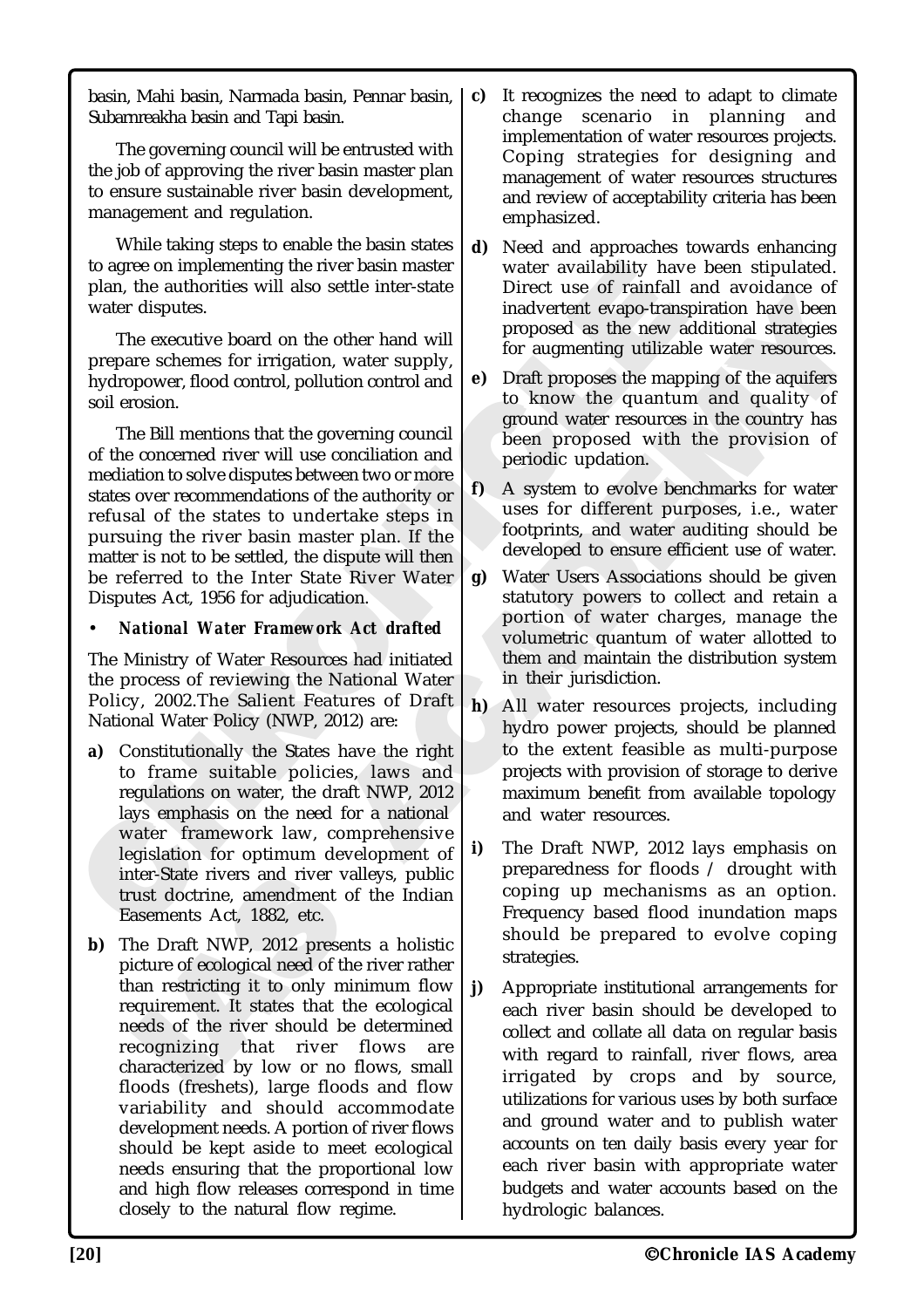## **WATER PRIVATIZATION: IS IT A SOLUTION FOR WATER RESOURCE MANAGEMENT**

Example the volume of the word of the stromanneous that the streat than the version in the streat and control the streat many than the streat many threat the streat means the mean in the word and privarization is were serv Se out of the growing<br>
ty in the world. Treating<br>
good, and privatizing water woes. In fact, many p<br>
good, and privatizing providing worse service a<br>
new ideas. As a measure most public utilities.<br>
The mational aid agencie A United Nations (UN) study says that by the year 2025 two-thirds of the world may be water-poor therefore, water has come to be known as "the oil of the 21st century." Around the world, multinational corporations are taking profit from the "water-starved" regions by taking control of water as a commodity. Water privatization issue rose out of the growing problem of water scarcity in the world. Treating water as an economic good, and privatizing water systems are not new ideas. As a measure of the new importance of privatization, the World Bank, other international aid agencies and some water organizations like the World Water Council are increasingly pushing privatization in their efforts.

**Privatization of water utilities is being common in much of the world;**

- In France, water utilities are private; some are quite large and have worldwide operations such as Veolia and Suez Lyonnaise des Eaux.
- Britain's government water monopoly was broken into eight large private water utilities by Margaret Thatcher (e.g. Thames Water).
- In US, water delivery is more public than in France; 86 % of people get their

household water services from a public utility. But some members of Congress and local politicians want to see private companies take over more water systems.

Countries that have experimented privatization have not found that it solves their water woes. In fact, many private companies are providing worse service at a higher cost than most public utilities.

Fracting wave a mean in the most many private companies are<br>
and privatization, the most public utilities.<br>
S. As a measure most public utilities.<br>
Tradition of water<br>
and agencies and<br>
the World Water<br>
privatization of al On the other hand, privatization of water services is only the first step towards the privatization of all aspects of water. Through the privatization of water resources in the developing world, collective ownership of water resources is being replaced with corporate control.

There are two main types of private sector participation in water supply and sanitation: the British and the French Model.

The **British Model** consists of privatising the water resources as well as water services and operations. While in the **French Model**, water resources remain publicly owned but the operation and services are privatized. The French model is more common worldwide.

#### **CASE STUDY OF ENGLAND**

eded to repair the water system<br>panies were responsible to pi<br>ter, delivery of processed water<br>vatization 'entailed a change i<br>lustry'. To this end, England d<br>tor to protect consumers and pu<br>mestic consumers (even for noneded to repair the water system<br>panies were responsible to preter, delivery of processed water a<br>vatization 'entailed a change in<br>ustry'. To this end, England de<br>tor to protect consumers and pul<br>mestic consumers (even for England and Wales is a typical example of private participation in infrastructure. Privatization in the water sector started in 1989. The reasons behind this included the efficiency of the private sector and the financial ability of private companies to finance the large investments needed to repair the water systems in addition to increased competition. These private companies were responsible to provide the entire cycle of services from extraction of raw water, delivery of processed water and collection, treatment and discharge of wastewater.This privatization 'entailed a change in the ownership, financing and regulation of the water industry'. To this end, England developed extensive regulatory frameworks for the water sector to protect consumers and public health: "Companies were forbidden from disconnecting domestic consumers (even for non-payment of bills), and were required to create special, low tariffs for vulnerable consumers. They were also required to submit strategic financial plans as well as resource development and water supply management plans to an economic regulator and an environmental regulator for review". As such, an environmental regulator, an economic regulator and a drinking water quality regulator were created where the economic regulator relied on price caps and yardsticks to improve competition.Today, in England and Wales, nine of the ten water companies that were privatized by public flotation in 1989 continue to operate as private companies. In general, it is reported that privatization in England and Wales has led to water quality and environmental improvements but at higher water prices .